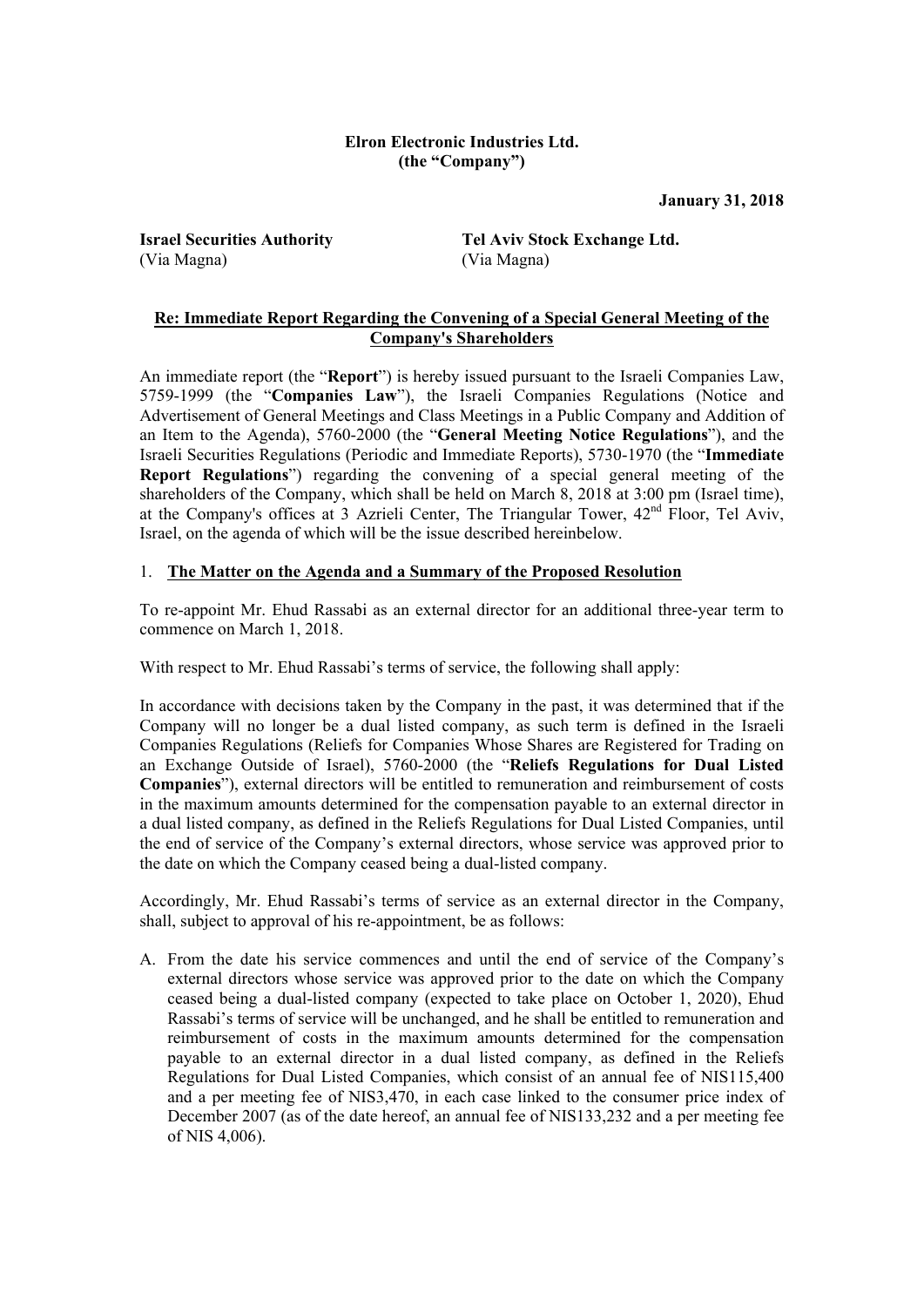B. Commencing from the date indicated in sub-section (A) above, Mr. Ehud Rassabi will be entitled to remuneration and reimbursement of costs in the maximum amounts determined under the Companies Regulations (Rules for Remuneration and Reimbursement of Costs to an External Director), 5760-2000 as they apply to the remuneration payable to an expert external director in a company with an equity capital in the Company's level (as of the date of this report, company in level D).

Mr. Ehud Rassabi's candidacy to serve an additional term as an external director is being proposed by the Company's board of directors. Mr. Ehud Rassabi has accounting and financial expertise, as such term is defined under the Israeli Companies Regulations (Conditions and Criteria for a Director with Accounting and Financial Expertise and a Director with Professional Qualifications), 5766-2005.

Mr. Ehud Rassabi has signed a declaration in accordance with Sections 224 (b) and 241 of the Companies Law, a copy of which is attached to this Report as **Annex A**.

For details regarding Mr. Ehud Rassabi per Regulation 26 of the Immediate Report Regulations, please see the ballot attached as **Annex B** to this Report.

# 2. **The Record Date**

The record date determining a shareholder's entitlement to participate in and vote at the meeting, pursuant to Section 182 of the Companies Law, is at the close of trading on the Tel Aviv Stock Exchange Ltd. on February 8, 2018 (the "**Record Date**"). In the event that no trade shall be carried out on the Record Date, the Record Date will be the last trading day that preceded such date.

## 3. **Legal Quorum and Adjourned Meeting**

A legal quorum shall be present if at least two shareholders holding, in total, more than 33.3% of the issued shares conferring voting rights in the Company attend the meeting, either in person or by proxy, within half an hour from the time appointed for the start of the meeting. If a legal quorum is not present at the general meeting within half an hour from the time appointed for the start of the meeting, the general meeting shall be adjourned to the same day the following week, at the same time and location. If no legal quorum is present at the adjourned meeting within half an hour from the time appointed for the start of the meeting, then one shareholder holding at least 25% of the issued share capital of the Company, who is present in person or by proxy, shall constitute a legal quorum.

# 4. **Required Majority**

.

The majority required for an affirmative vote of the resolution proposed in Item 1 above is a majority of the shareholders entitled to vote and voting, either in person or by proxy (including via ballot), provided that one of the following is met:

- 1) Such majority shall include a majority of the votes of shareholders who are not controlling shareholders and who do not have a personal interest in approving the appointment, excluding a personal interest which does not result from a relationship with the controlling shareholder, voting at the meeting. Abstentions will be treated as neither a vote "for" nor "against";
- 2) The total number of shares voted "against" by the shareholders described in sub-section 1 above shall not exceed two percent of all the voting rights in the Company.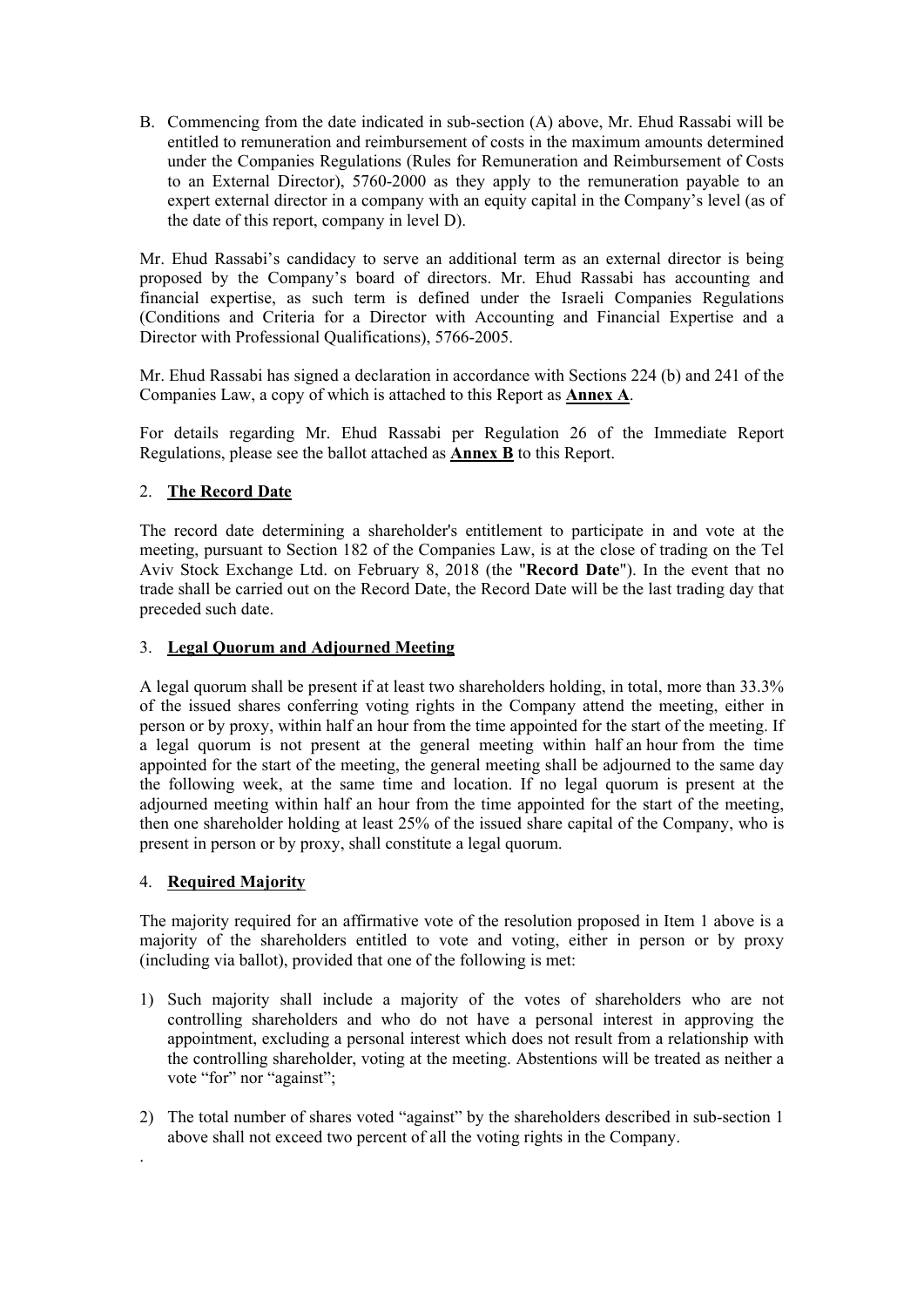## 5. **Manner of Voting**

- 5.1. A shareholder of the Company may attend and vote at the meeting in person, may appoint a proxy who is able to attend the general meeting and vote on his behalf (in accordance with the Company's articles of association), or may vote through the electronic voting system.
- 5.2. A document appointing a proxy (the "**Letter of Appointment**"), as well as an original power of attorney by virtue of which the Letter of Appointment was signed (if any), must be deposited at the Company's registered office at least 48 hours before the time appointed for the meeting. The Letter of Appointment shall state both the full names of the principal and of his proxy, as appears at the Registrar of Companies or in the I.D. card (as the case may be), their company number at the Registrar of Companies or their I.D. numbers (as the case may be), and their place of incorporation or passport country (as the case may be).
- 5.3. Pursuant to the Israeli Companies Regulations (Proof of Share Ownership for Voting at the General Meeting), 5760-2000 (the "**Voting Regulations**"), a shareholder whose share is registered with a TASE member, which share is included in the shareholders' register in the transfer agent's name, who wishes to vote at the meeting, will provide the Company with confirmation of his ownership of the share on the Record Date, which must be obtained from the TASE member with which his right to the share is registered, as required by the said regulations.

## 6. **Confirmation of Ownership**

 A shareholder whose shares are registered with a TASE member may receive confirmation of the ownership from the TASE member through which he holds his shares, at the TASE member's branch or via mail to his address, if so requested, provided that the request is made in advance for a specific securities account. Pursuant to the Voting Regulations, a certified electronic message according to Section 44(k)(5) of the Securities Law concerning user data in the electronic voting system is equivalent to proof of ownership with respect to any shareholder included therein.

# 7. **Voting by Ballot and Position Statements**

- 7.1. A shareholder may vote at the meeting on the proposed resolution on the agenda via ballot, as detailed hereinbelow. The ballot and position statements for the meeting may be found on the ISA's distribution website at https://www.magna.isa.gov.il and on the website of the Tel Aviv Stock Exchange Ltd. at http://maya.tase.co.il. A shareholder may contact the Company directly and receive therefrom, free of charge, the ballot and the position statements.
- 7.2. A TASE member will send, free of charge, via e-mail, a link to the ballot and the position statements on the ISA's distribution website to any shareholder who is not included in the shareholders' register of the Company and whose shares are registered with the TASE member, unless the shareholder shall have notified such TASE member that he does not wish to receive it, and provided that the notice shall have been given with respect to a specific securities account and on a date prior to the Record Date.
- 7.3. The vote shall be cast on the second part of the ballot, posted on the ISA's distribution website, whose details appear above.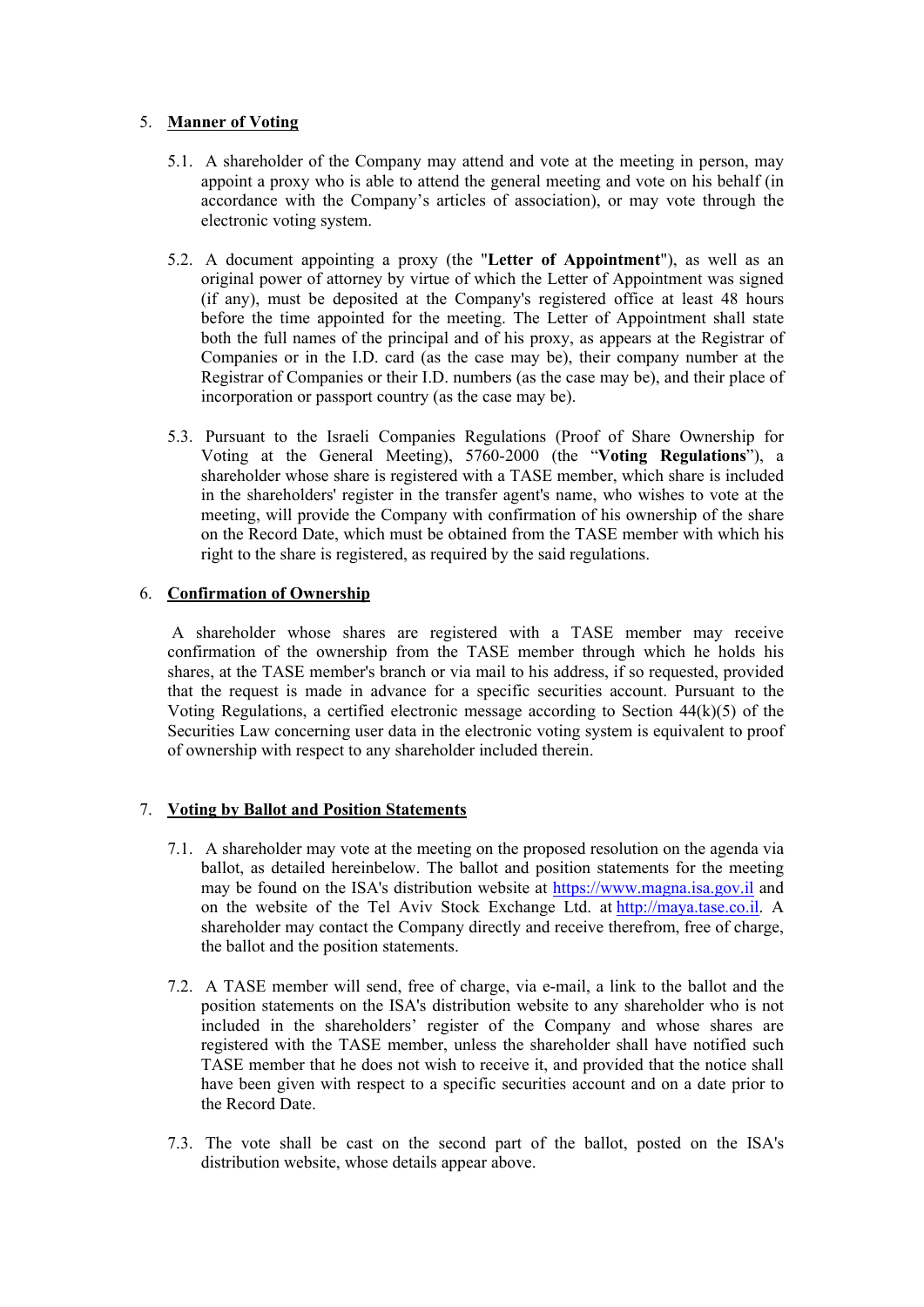- 7.4. The non-electronic ballot of a shareholder who is not registered will be delivered to the Company, together with proof of ownership, such that the ballot shall arrive at the Company's registered offices **at least four hours before the time of the general meeting** (i.e. by March 8, 2018 at 11:00 am Israel time).
- 7.5. A shareholder who is registered in the shareholders' register shall deliver his ballot to the Company, together with a photocopy of his I.D. card, or a photocopy of his passport, or a photocopy of the certificate of incorporation, as the case may be, such that the ballot shall arrive at the Company's registered offices **at least six hours before the time of the general meeting** (i.e. by March 8, 2018 at 9:00 am Israel time).
- **7.6. A shareholder participating in the vote on the proposed resolution shall provide the required details specified in Section 10 below, to the extent relevant.**

#### 8. **Voting through the Electronic Voting System**

- 8.1. A shareholder may also vote on a proposed resolution on the agenda via a ballot delivered through the electronic voting system, as defined under the Voting Regulations (the "**Electronic Ballot**").
- 8.2. A shareholder whose shares are registered with a TASE member, is entitled to receive from the TASE member an identifying number and an access code and also additional information in connection with the meeting, and following a secured identification process, may vote through the electronic voting system. A shareholder voting via an Electronic Ballot is not required to present the Company with proof of ownership in the manner detailed above.
- 8.3. The Electronic Ballot is open for voting at the end of the Record Date. Voting through the electronic voting system will end **6 hours before the time of the general meeting** (i.e. by March 8, 2018 at 9:00 am Israel time), at which time, the electronic voting system will be locked.
- 8.4. The electronic vote may be changed or cancelled until the electronic voting system is locked, and cannot be changed through the electronic voting system thereafter. If a shareholder has voted via more than one means, his last vote shall be counted. In this regard, a vote by a shareholder voted either personally or by proxy, will be considered as a vote made later than a vote by an Electronic Ballot.

#### 9. **Position Statement and the Board's Response**

- 9.1. The last date for delivery of position statements to the Company is ten days before the time of the meeting.
- 9.2. The last date for delivery of the Company's board of directors' response to position statements, insofar as shareholders submit position statements and the board of directors elects to respond to such position statements, is no later than five days before the time of the meeting.

#### 10. **Notice Regarding Personal Interest**

10.1. Pursuant to Section 276 of the Companies Law, a shareholder voting on the resolution proposed in Item 1, whether personally or by proxy, shall notify the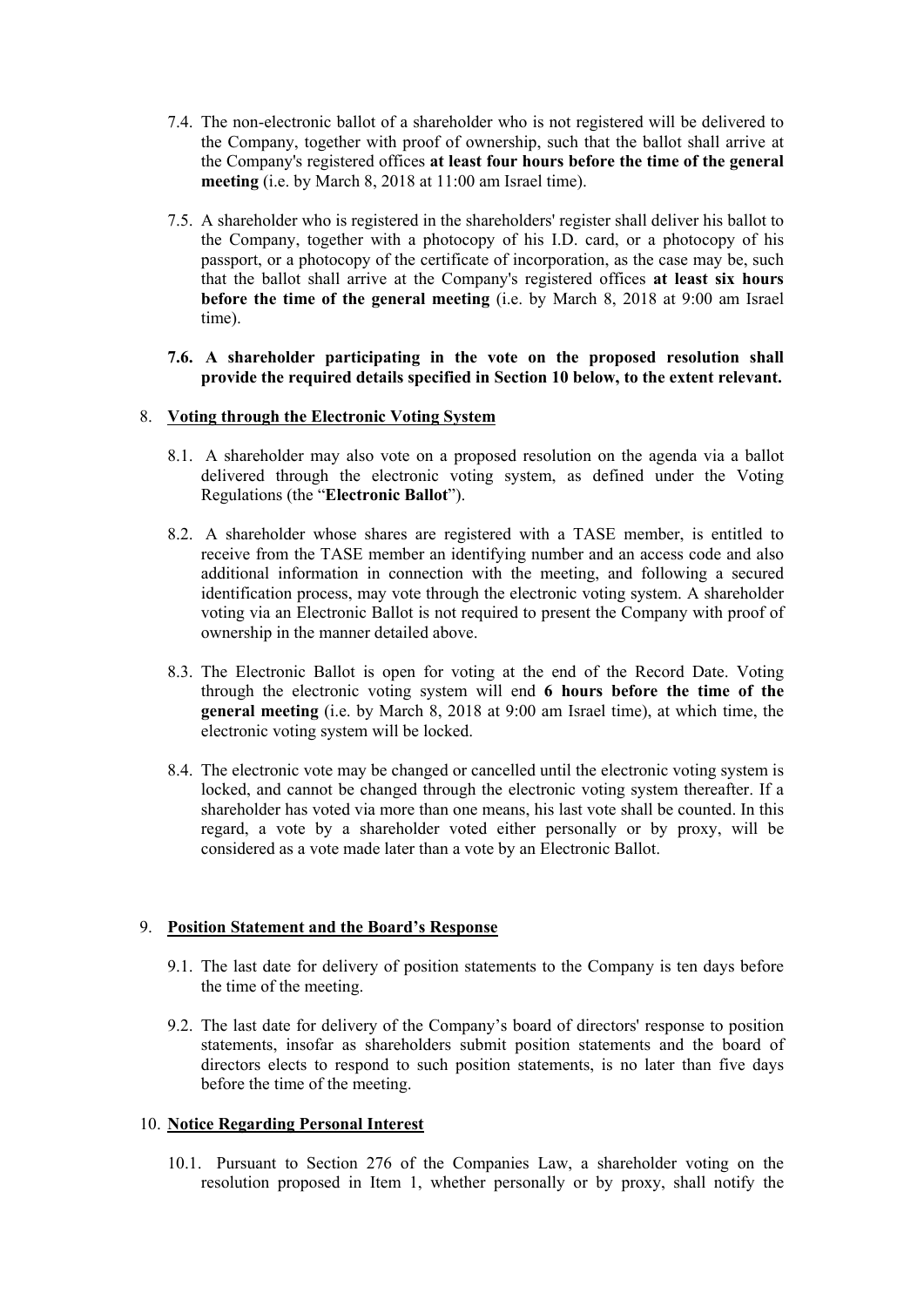Company before voting at the meeting, or if voting via ballot  $-$  by indicating on the designated space in Part B of the ballot, whether or not he is considered a controlling shareholder and/or has a personal interest in the approval of the proposal that is on the meeting's agenda, and the description of the relevant affiliation. The vote of a shareholder who fails to indicate the existence or absence of a personal interest and/or if he is a controlling shareholder (or who indicates that he has a personal interest but fails to specify its nature) shall not be counted.

10.2. In addition, in accordance with the Voting Regulations and in accordance with the ISA guideline dated November 30, 2011 regarding the manner of voting in general meetings by interested parties, senior officers and institutional entities (the "**Guideline**"), an interested party, a senior officer and an institutional investor (the "**Voters**"), as defined under the regulations and the Guideline, voting on the resolution proposed in Item 1 on the agenda, will provide the Company, in the framework of their vote, with the details required under regulation 36(d)d of the Immediate Report Regulations and under section 2(b) of the Guideline, and if voting by proxy, the voter or proxy will provide such details on the proxy as well. Furthermore, details will be given on any affiliation between the voter or the proxy (who does not have a personal interest) and the Company or a controlling shareholder, including employer-employee relations, business relations, etc., and details regarding the nature thereof.

#### 11. **Perusal of Documents**

A copy of this Report, the proposed resolution, and the declaration of the candidate for the office of external director are available for perusal at the Company's offices at 3 Azrieli Center (the Triangular Tower  $42<sup>nd</sup>$  floor) Tel Aviv, Israel, by coordinating in advance with the Company's secretarial office at 972-3-6075555, on Sunday – Thursday (except for holiday eves and holidays) between 9:00 a.m. and 4:00 p.m., until the date of the meeting, as well as on the ISA's distribution website and on the TASE's website.

In addition, a copy of the English translation of this Report will be available on the Company's website: http:// www.elron.com.

Annexes to this Report -

Annex A – Declaration of the candidate for the office of external director

Annex B – Ballot

**Sincerely,** 

**Elron Electronic Industries Ltd.** 

**The identity and position of the persons signing this Report on behalf of the Company: Ari Bronshtein, CEO Yaron Elad, CFO**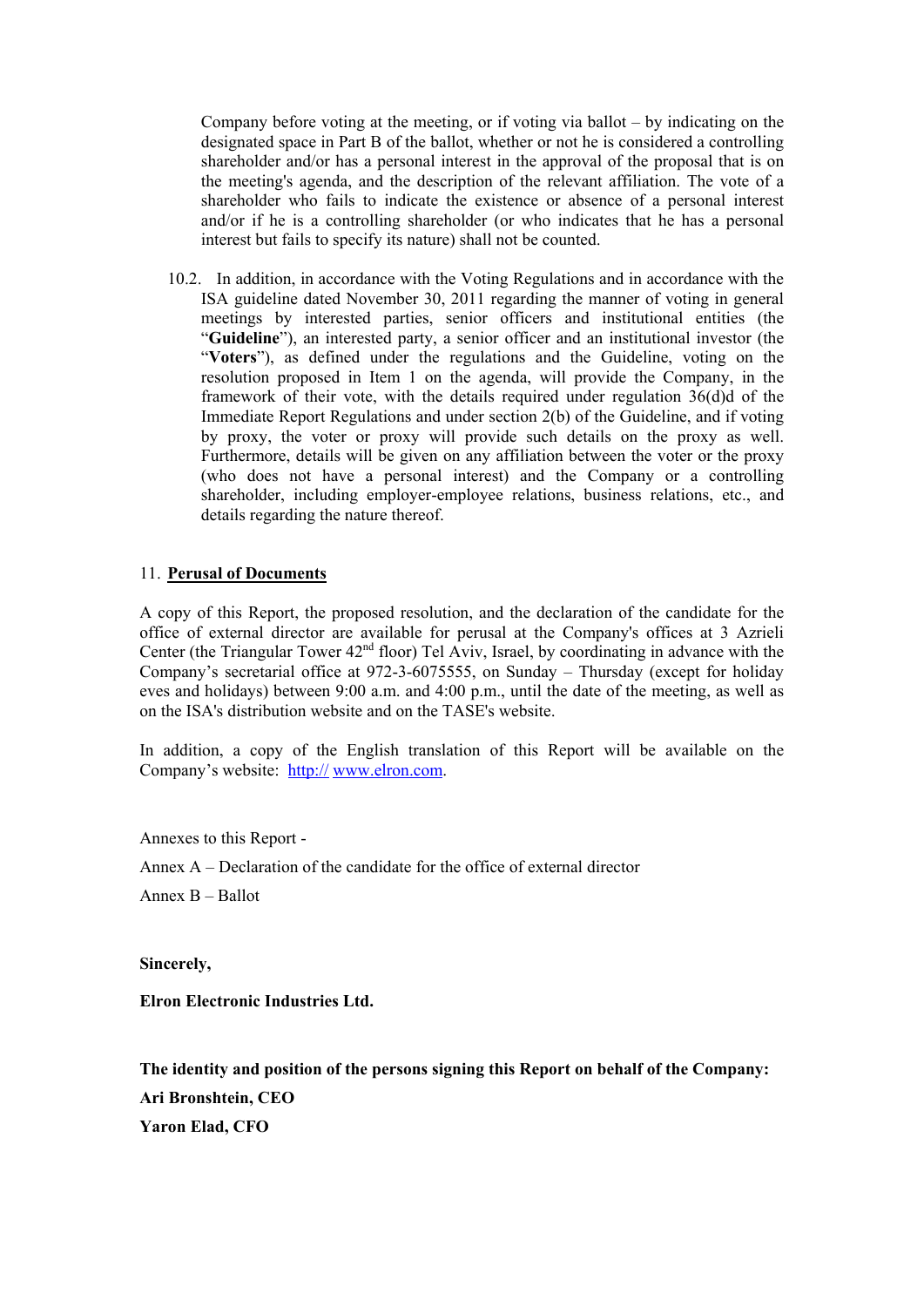# **Elron Electronic Industries Ltd (hereinafter: "the Company")**

# **Re: Declaration of a nominee for an office of an external director in a public company traded in Israel pursuant to the Companies Law, 5759-1999 (hereinafter: "the Law")**

I, the undersigned, Ehud Rassabi**,** bearer of I.D. number. 052017142, an Israeli citizen, whose address is 5 Gundar Avraham st., Ramat Hasharon, after being warned that I must tell the truth and that if I do not do so, I shall be subject to punishment set by statute, hereby declare and commit as follows:

- 1. I hereby give my consent to serve as an external director of the Company, which is a public company incorporated in Israel and whose shares are traded on the Tel Aviv Stock Exchange Ltd. and on the over-the-counter market in the US.
- 2. I am aware of all the Law's provisions which apply with respect to the appointment and office of an external director, including the term of office, its expiration, participation in the company's committees, etc., and I am aware that my declaration will be published to the public under an immediate report which the Company will file with the ISA and the Tel Aviv Stock Exchange, and shall be kept at the registered office of the Company for the inspection of any person.
- 3. I am qualified to be appointed as a director of your Company pursuant to the provisions of Sections  $225 - 227$  of the Law, with respect to the limitation on appointing a minor, an incompetent, limitation on appointment due to conviction or administrative enforcement committee decision or due to bankruptcy. The provisions of these sections, in their wording on the date of signing hereof, are specified in **Appendix A**, attached to this declaration and constituting an integral part thereof.
- 4. I am aware of my notification duties under Sections 227A and 245A of the Law, and I undertake to comply with them. The provisions of these sections, in their wording on the date of signing hereof, are specified in **Appendix A.**
- 5. I declare that I have all the required skills and the ability to devote the appropriate amount of time to perform the role of a director of the Company, as shall be specified below.
- 6. I possess professional expertise / accounting and financial expertise [delete the irrelevant], in accordance with the Companies Regulations (Conditions and Tests for a Director having Accounting and Financial Expertise and a Director having Professional Qualifications), 5766-2005 (the "**Companies Regulations**"), in their wording on the date of signing hereof, attached to my declaration as **Appendix B**.
- 7. I have the following academic degrees (degree, academic institute, date):

BA in Economics and Accounting, Tel Aviv University, May 26, 1980.

Documents corroborating my academic education are hereby attached as **Appendix C** to this declaration as an integral part thereof.

#### **To**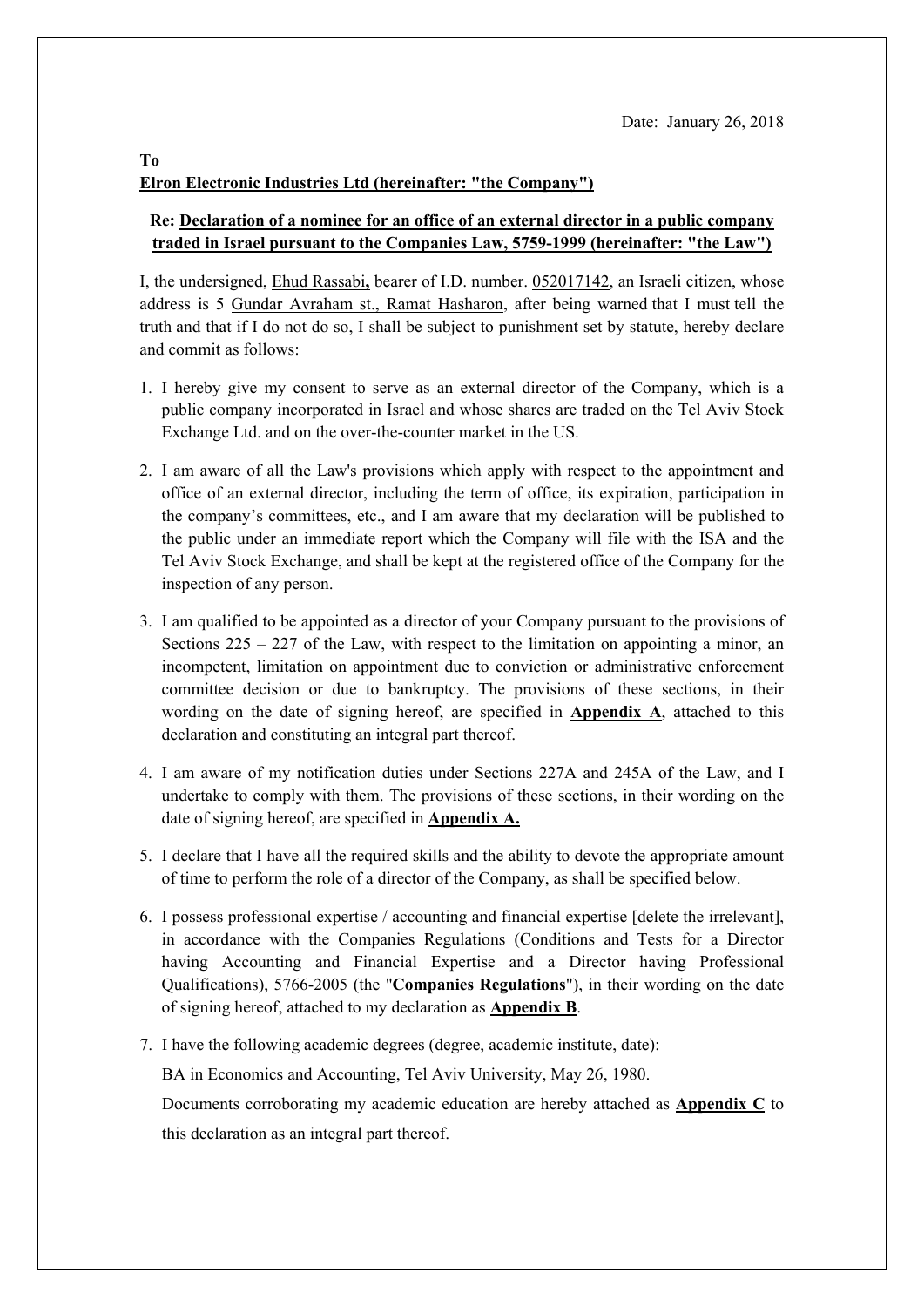- 8. I have work experience as detailed in the CV hereby attached as **Appendix D** to this declaration as an integral part thereof. Documents evidencing the fulfillment of these roles are attached as **Appendix E** to my declaration.
- 9. A. Neither I, my Relative, my partner, my employer, anyone to whom I am subordinated, directly or indirectly, nor an entity in which I am a controlling shareholder, have business or professional relations with the Company, to its controlling shareholder or to a relative thereof, as at the Date of Appointment, or with Another Corporation, even if these relations are not a matter of course, except for negligible relations.

B. Neither I nor my Relative, my partner, my employer, anyone to whom I am subordinated directly or indirectly, nor an entity in which I am a controlling shareholder, at the Date of Appointment or during the preceding two years, have an Affiliation to the Company, to its controlling shareholder or to a relative thereof at the date of appointment, or to Another Corporation.

For the purposes of this declaration –

"Affiliation" – employer-employee relations, business or professional relations, in general or through control, service as an officer, excluding service as a director appointed to serve as an external director in a company which is about to effect an initial public offering.

"Another Corporation" – a corporation in which the controlling shareholder, as at the Date of Appointment or during the preceding two years, is the Company or its controlling shareholder.

"The Date of Appointment" – the date on which the general meeting will appoint me as an external director, in accordance with the provisions of Section 239B to the Law.

"Relative" – a spouse, a brother or sister, a parent, the parents of a parent, a child, and also a child, brother, sister or parent of spouse or spouse of any of the foregoing.

10. Please mark **X** in the applicable box:

 $\Box$  Notwithstanding Section 9 above, there are negligible business or negligible professional relations between me and the Company, at the Date of Appointment or during the preceding two years, which commenced at a date prior to the date of my appointment as an external director, and which do not constitute an "Affiliation", as such term is defined in the Companies Regulations (Issues that do not constitute an affiliation) – 2006 (the "**Affiliation Regulations**"). The relevant provisions from the Affiliation Regulations, in their wording on the date of signing hereof, are specified in **Appendix F** attached to this declaration. These relations are as detailed below<sup>1</sup>:

- 11. I am not a Relative of the Company's controlling shareholder.
- 12.My other roles and occupations do not and are not liable to create a conflict of interest with my position as an external director and will not undermine my ability to serve as an external director.

<sup>&</sup>lt;sup>1</sup> A description of the business or professional relations of the candidate with the Company, and supporting evidence that these relations are negligible.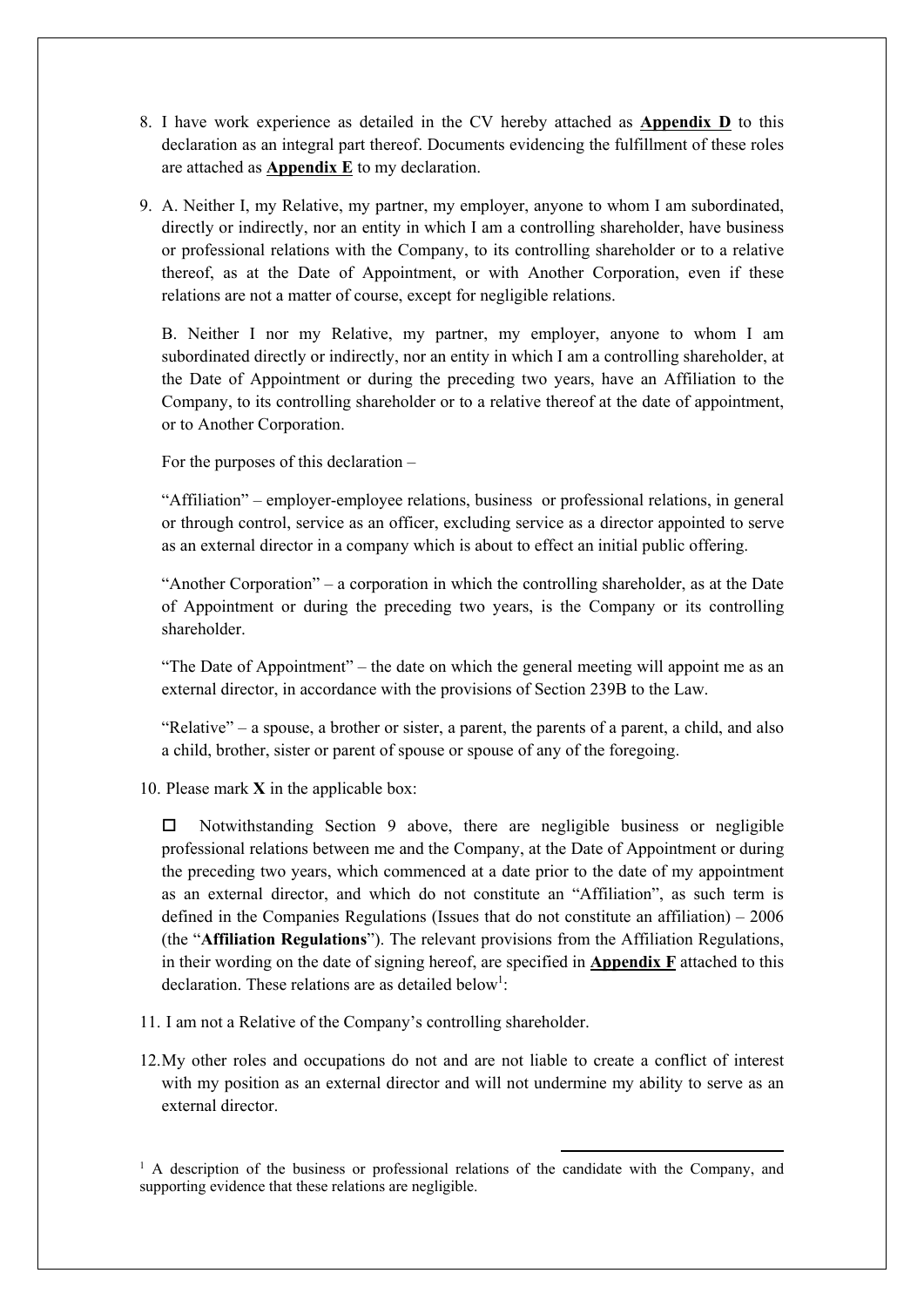- 13.In each company in which I serve today as a director, there is no person that serves as an external director who is a director in your company.
- 14. I am not employee of the ISA or of a stock exchange in Israel.
- 15.I did not receive any reward, directly or indirectly, for my office as a director in the Company, in addition to the compensation and the expense reimbursement to which I am entitled, due to my office as an external director of the Company. For the purposes of this section, the grant of an exemption, indemnification obligation, indemnification or insurance shall not be deemed as a reward.
- 16.I am not the chairman of the board of directors and I am not employed by the Company or by its controlling shareholder, or by a corporation controlled by the controlling shareholder. In addition, I do not, on a permanent basis, provide services to the Company, its controlling shareholder or to a corporation controlled by its controlling shareholder, and my livelihood does not predominantly come from the controlling shareholder.
- 17.I have not served on the board of directors of the Company for more than 9 consecutive years.
- 18.I undertake to meet all the legal requirements applicable to directors and external directors, and that I shall fulfill my duties in the best possible way and for the benefit of the Company. In addition, I undertake that should a concern arise of which I will be aware and/or that shall be brought to my attention, according to which I shall cease to meet any of the above conditions and/or declarations, or should there be a concern that I may breach my fiduciary duty towards the Company (as defined in Section 254 of the Law), I shall immediately notify the chairman of the board and the Company.
- 19. I am aware that according to the Law, the Company, its controlling shareholder and a corporation under its control, will not be entitled to grant benefits to me, my spouse or my child, whether directly or indirectly, and further shall not appoint me, my spouse or my child, as an officer of the Company or of a corporation under the control of the controlling shareholder; shall not employ me and shall not receive any professional services from me with compensation, directly or indirectly, including through a corporation under my control, unless two years have lapsed from the end of my term of office as an external director of the Company, and for my relative who is not my spouse or child – one year from the lapse of my term of office as an external director.
- 20.I am aware that my declaration herein shall be brought before the appointing organ prior to convening a general meeting on which agenda is my appointment, and that it will be used by the appointing organ to examine whether I am qualified to serve as an external director of the Company.
- 21.I am aware that I will receive compensation on terms similar to the compensation payable to external directors serving in the Company on the date of my appointment, and consent thereto.
- 22.This is my name, this is my signature and the facts stated in this declaration above are true.

| Ehud Rassabi | 052017142 |                  |
|--------------|-----------|------------------|
| <b>Name</b>  | I.D.      | <b>Signature</b> |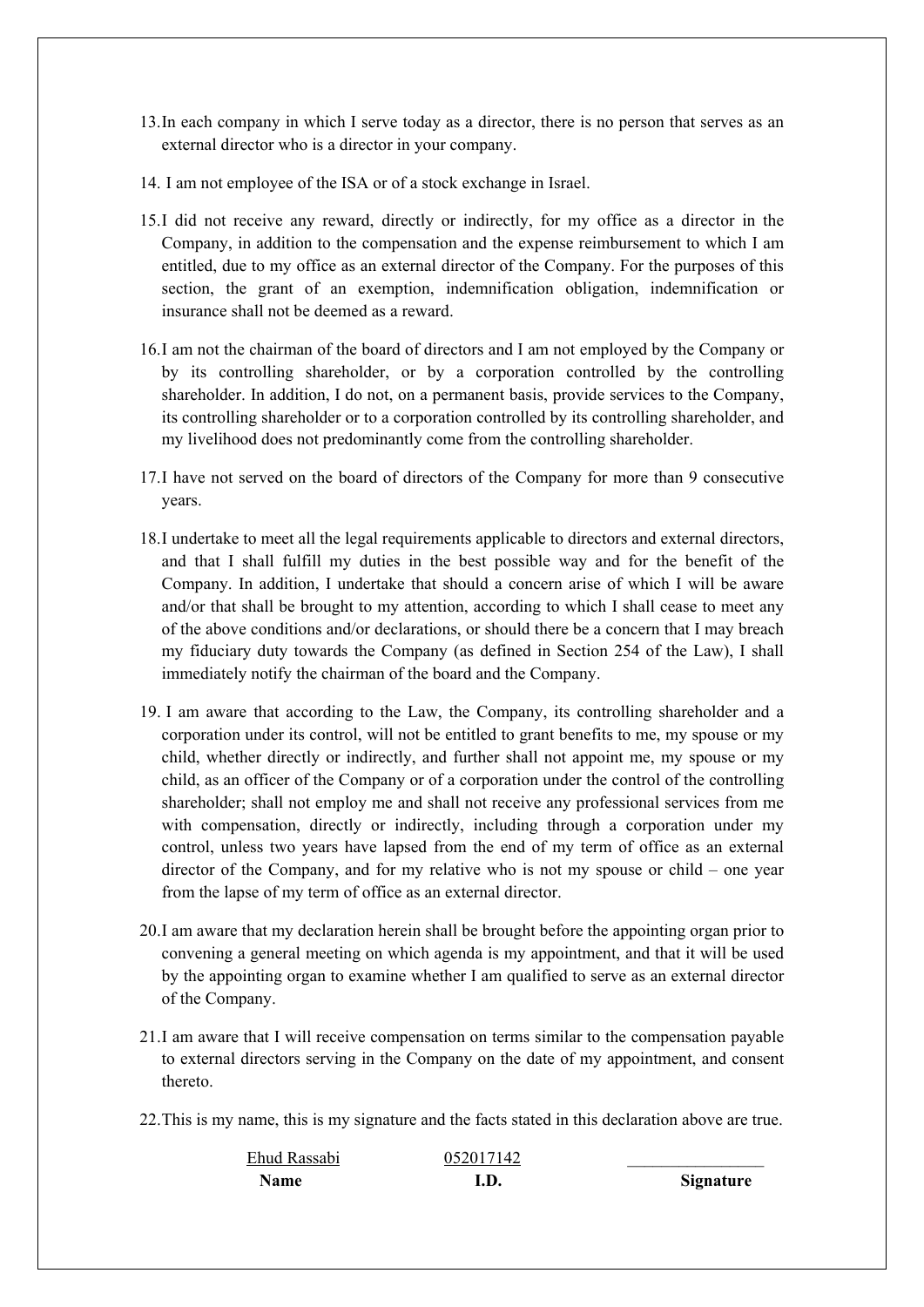# **Appendix A**

# **Sections 225-227A of the Companies Law, 5759-1999**

| Duty of<br>disclosure                                                  | 225 | (a) | A person who is a candidate to hold office as a director shall<br>disclose to the person appointing him:<br>whether he has been convicted by an offence as stated<br>(1)<br>in section $226(a)$ , where the period during which he is<br>precluded from serving as a director pursuant to<br>section 226 has not yet elapsed;<br>whether he has been convicted by a judgment of an<br>(2)<br>offence as stated in section $226(a1)$ , where the period<br>set by the court pursuant to said sub-section has not<br>yet elapsed;<br>(3)<br>whether the Administrative Enforcement Committee<br>imposed on him any enforcement means precluding<br>him from serving as a director in a public company,<br>where the period set by the Administrative<br>Enforcement Committee in its decision as aforesaid<br>has not yet elapsed. |
|------------------------------------------------------------------------|-----|-----|----------------------------------------------------------------------------------------------------------------------------------------------------------------------------------------------------------------------------------------------------------------------------------------------------------------------------------------------------------------------------------------------------------------------------------------------------------------------------------------------------------------------------------------------------------------------------------------------------------------------------------------------------------------------------------------------------------------------------------------------------------------------------------------------------------------------------------|
|                                                                        |     | (b) | In this section -<br>"Enforcement means" - enforcement means as stated in<br>Section 52(56) of the Securities Law, imposed pursuant to<br>Chapter H4 of the Securities Law, Chapter G2 of the<br>Regulating Engagement in Investment Advice, Investment<br>Marketing and Investments Portfolio Management Law,<br>5755-1995, or Chapter J1 of the Joint Investment Trust Law,<br>5754-1994, as applicable;<br>"Administrative Enforcement Committee" - the committee<br>appointed pursuant to Section $52(32)(a)$ of the Securities<br>Law;<br>"Judgment" $-$ a judgment at the first instance.                                                                                                                                                                                                                                  |
| <b>Restriction</b><br><b>on</b><br>appointment<br>due to<br>conviction | 226 | (a) | A person convicted by a judgment of one of the following<br>offenses shall not hold office as a director in a public<br>company unless five years have passed since the date on<br>which the judgment by which he was convicted was given:<br>offenses under sections 290 to 297, 392, 415, 418 to<br>(1)<br>420 and 422 to 428 of the Penal Law, 5737-1977, and<br>under sections $52C$ , $52D$ , $53(a)$ and $54$ of the<br>Securities Law;<br>conviction by a court outside Israel of the offenses of<br>(2)<br>bribery, deceit, offenses by managers of a corporate<br>body or offenses involving misuse of inside<br>information;<br>(Deleted)<br>(3)                                                                                                                                                                       |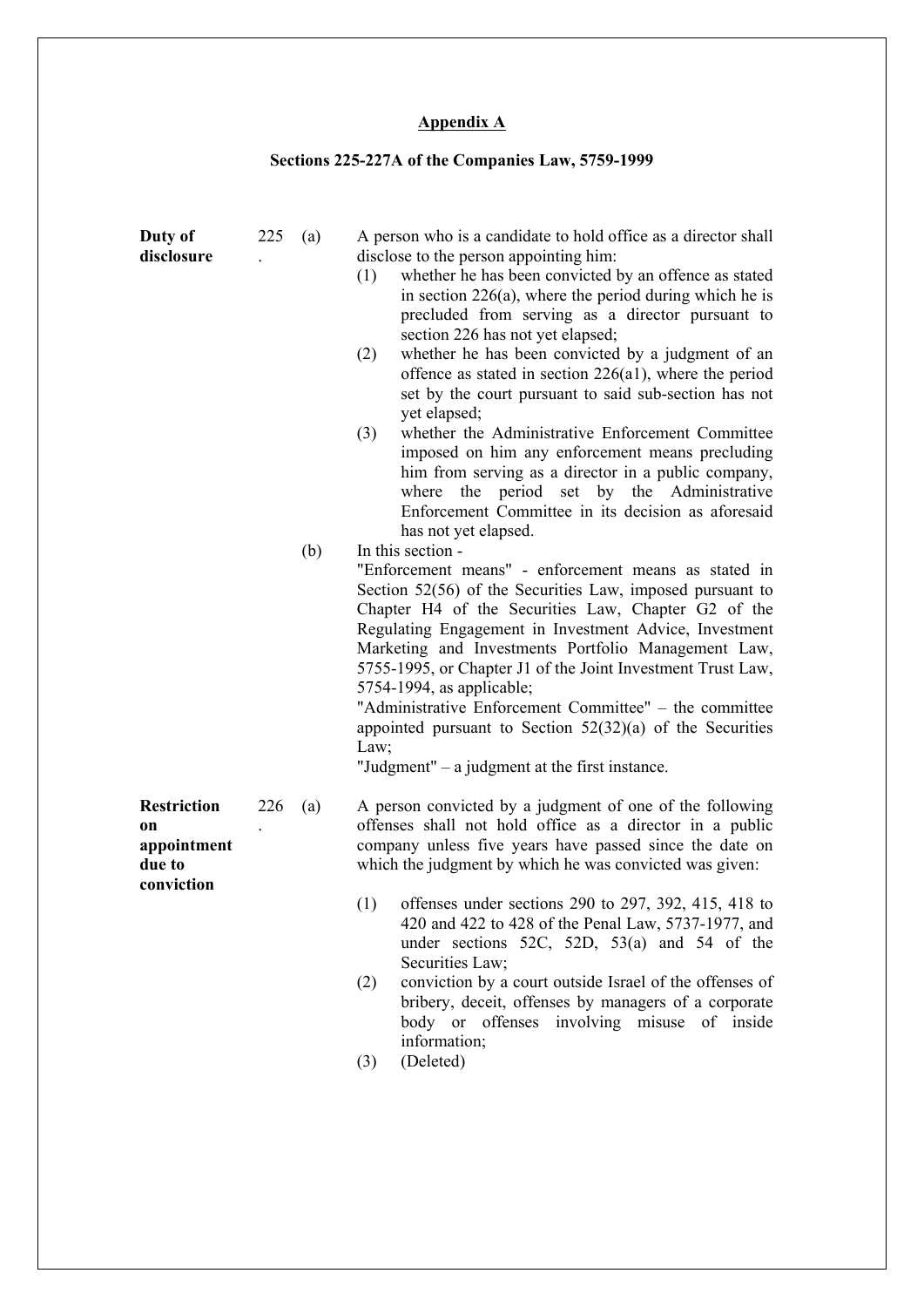|                                                                                                                   |           | (a1)<br>(b)<br>(c)<br>(d) | A person convicted by a judgment, as stated in section<br>$225(b)$ of an offense not listed in sub-section (a) shall not be<br>appointed to an office of a director in a public company, if<br>the court determined that due to the nature, severity or<br>circumstances of the offense, he is not adequate to serve as a<br>director in a public company, for the period set by the court<br>which shall not exceed five years from the date the judgment<br>was given.<br>The court may determine, at the date of the conviction or<br>thereafter, on the application of a person interested in being<br>appointed as a director, that despite his conviction of<br>offenses as laid down in sub-section (a), and taking into<br>account, inter alia, the circumstances in which the offense<br>took place, such person is not precluded from holding office<br>as director of a public company, or that the period during<br>which he is precluded from holding office as director of a<br>public company shall be shorter than five years.<br>The Minister may prescribe additional offenses to those laid<br>down in sub-section $(a)(1)$ .<br>The court, and if an appeal was filed $-$ an appellant court,<br>may order to delay the execution of the appointment<br>limitations or of the office expiration under this section to<br>such date and under such conditions as it shall see fit. |
|-------------------------------------------------------------------------------------------------------------------|-----------|---------------------------|-------------------------------------------------------------------------------------------------------------------------------------------------------------------------------------------------------------------------------------------------------------------------------------------------------------------------------------------------------------------------------------------------------------------------------------------------------------------------------------------------------------------------------------------------------------------------------------------------------------------------------------------------------------------------------------------------------------------------------------------------------------------------------------------------------------------------------------------------------------------------------------------------------------------------------------------------------------------------------------------------------------------------------------------------------------------------------------------------------------------------------------------------------------------------------------------------------------------------------------------------------------------------------------------------------------------------------------------------------------------------------------------------------|
| <b>Limitation on</b><br>appointment<br>due to a<br>decision<br>of the<br>Administrati<br>ve<br><b>Enforcement</b> | 226<br>A  |                           | Where the Administrative Enforcement Committee imposes on a<br>person an enforcement means precluding him from holding office as<br>a director of a public company, said person shall not be appointed as<br>a director in a public company in which he is precluded from<br>holding office as a director pursuant to said decision; in this section,<br>and "the Administrative Enforcement<br>"enforcement means"<br>Committee" – as defined in section $225(B)$ .                                                                                                                                                                                                                                                                                                                                                                                                                                                                                                                                                                                                                                                                                                                                                                                                                                                                                                                                  |
| Committee<br><b>Limitation on</b><br>appointment                                                                  | 227       | (a)<br>(b)                | A person who is minor, legally incompetent, or who has<br>been declared bankrupt shall not be appointed as a director<br>for so long as such person remains undischarged, nor shall a<br>corporation that has resolved to enter into voluntary<br>liquidation or in respect of which a winding up order has<br>been issued.<br>A candidate to an office of a director who meets the content<br>of sub-section (a) shall disclose that to the person appointing<br>him.                                                                                                                                                                                                                                                                                                                                                                                                                                                                                                                                                                                                                                                                                                                                                                                                                                                                                                                                |
| Duty of<br>notice                                                                                                 | 227<br>А. |                           | A director in respect of whom any term required for his<br>office as a director pursuant to the law ceased to be met or<br>who meets grounds for the expiry of his office as a director,<br>shall immediately notify the Company accordingly and his<br>office shall expire on the time the notice is given.                                                                                                                                                                                                                                                                                                                                                                                                                                                                                                                                                                                                                                                                                                                                                                                                                                                                                                                                                                                                                                                                                          |
| Duty of<br><b>Notice</b>                                                                                          | 245<br>A  |                           | An external director, in respect of whom any term required<br>for his office as an external director pursuant to the law<br>ceased to be met, shall immediately notify the Company<br>accordingly and his office shall expire on the time the notice<br>is given.                                                                                                                                                                                                                                                                                                                                                                                                                                                                                                                                                                                                                                                                                                                                                                                                                                                                                                                                                                                                                                                                                                                                     |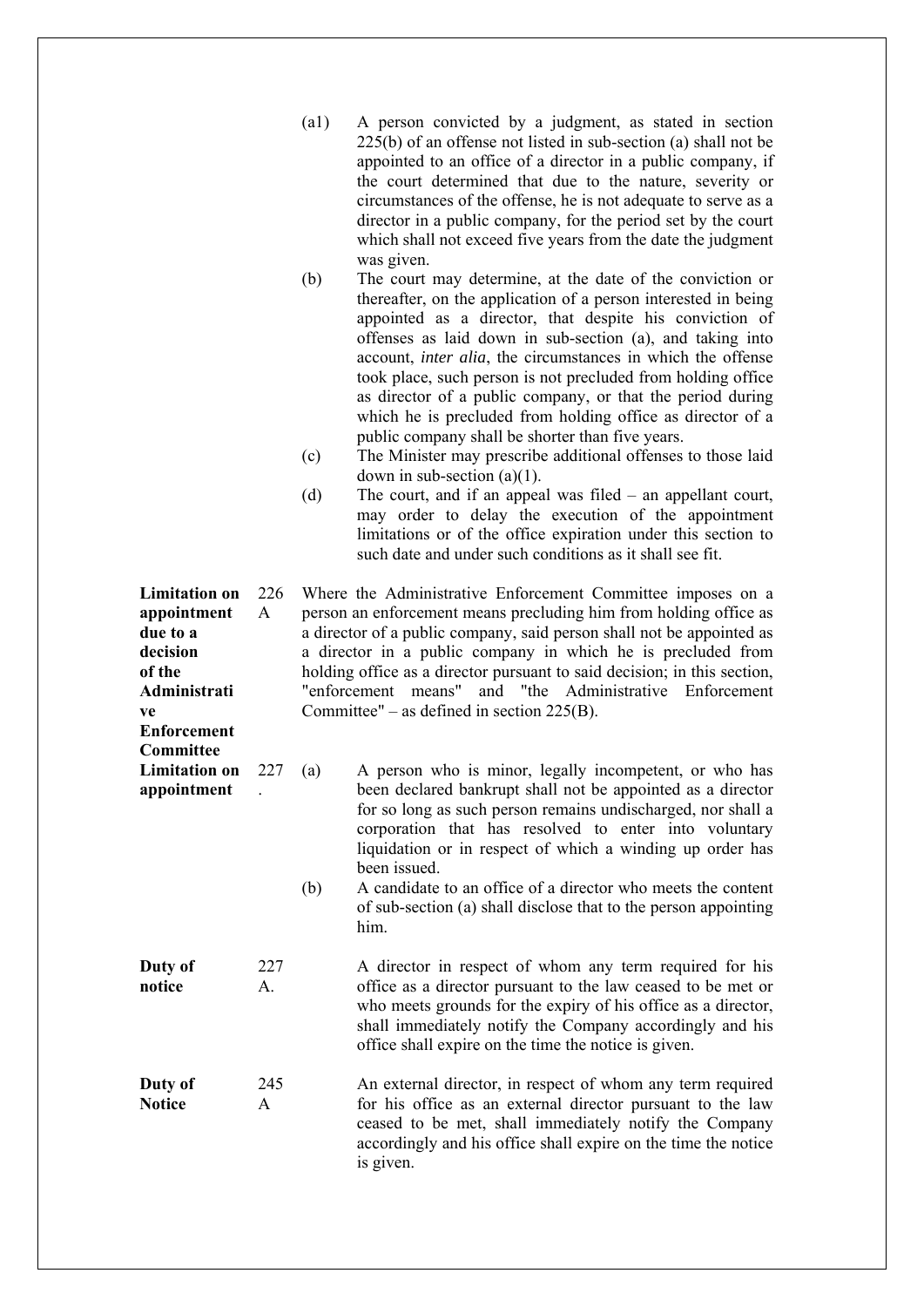#### **Appendix B**

# **Regulations 1-3 to Companies Regulations (Terms and Criteria for a Director with financial and accounting Expertise and for a Director with Professional Qualification), 2005**

| <b>Director</b>                                   | with | $\overline{1}$ . | a director with accounting and financial expertise is                                                                                                                                                                                                                                                                                                                                                                                                                                                                                                                         |
|---------------------------------------------------|------|------------------|-------------------------------------------------------------------------------------------------------------------------------------------------------------------------------------------------------------------------------------------------------------------------------------------------------------------------------------------------------------------------------------------------------------------------------------------------------------------------------------------------------------------------------------------------------------------------------|
| accounting                                        | and  |                  | a person who, due to his education, experience and                                                                                                                                                                                                                                                                                                                                                                                                                                                                                                                            |
| financing expertise                               |      |                  | skills, has high proficiency in and understanding of<br>business-accounting<br>matters<br>and<br>financial<br>statements such that he can profoundly understand<br>the company's financial statements and facilitate<br>discussion with respect to the manner of<br>presentation of the financial data; the assessment of<br>the accounting and financial expertise of a director<br>shall be made by the board of directors, which shall<br>take into consideration, <i>inter alia</i> , the director's<br>education, experience and knowledge in the<br>following subjects: |
|                                                   |      |                  | The accounting and auditing accounting<br>1)<br>issues which are characteristic of the industry in<br>which the company is active, and of companies<br>that are of the company's size and complexity;                                                                                                                                                                                                                                                                                                                                                                         |
|                                                   |      |                  | The roles of the auditor and the duties<br>2)<br>imposed on him;                                                                                                                                                                                                                                                                                                                                                                                                                                                                                                              |
|                                                   |      |                  | The preparation of financial statements and<br>3)<br>their approval pursuant to the Companies Law and<br>the Securities Law.                                                                                                                                                                                                                                                                                                                                                                                                                                                  |
| <b>Director</b><br>professional<br>qualifications | with | 2.               | a director with professional qualifications is<br>1)<br>person who meets one of the following<br>a<br>conditions:                                                                                                                                                                                                                                                                                                                                                                                                                                                             |
|                                                   |      |                  |                                                                                                                                                                                                                                                                                                                                                                                                                                                                                                                                                                               |

- A. He has an academic degree in one of the following professions: economics, business administration, accounting, law, public administration;
- B. He has a different academic degree or has completed other higher education studies in the field in which the company is primarily involved, or in a field that is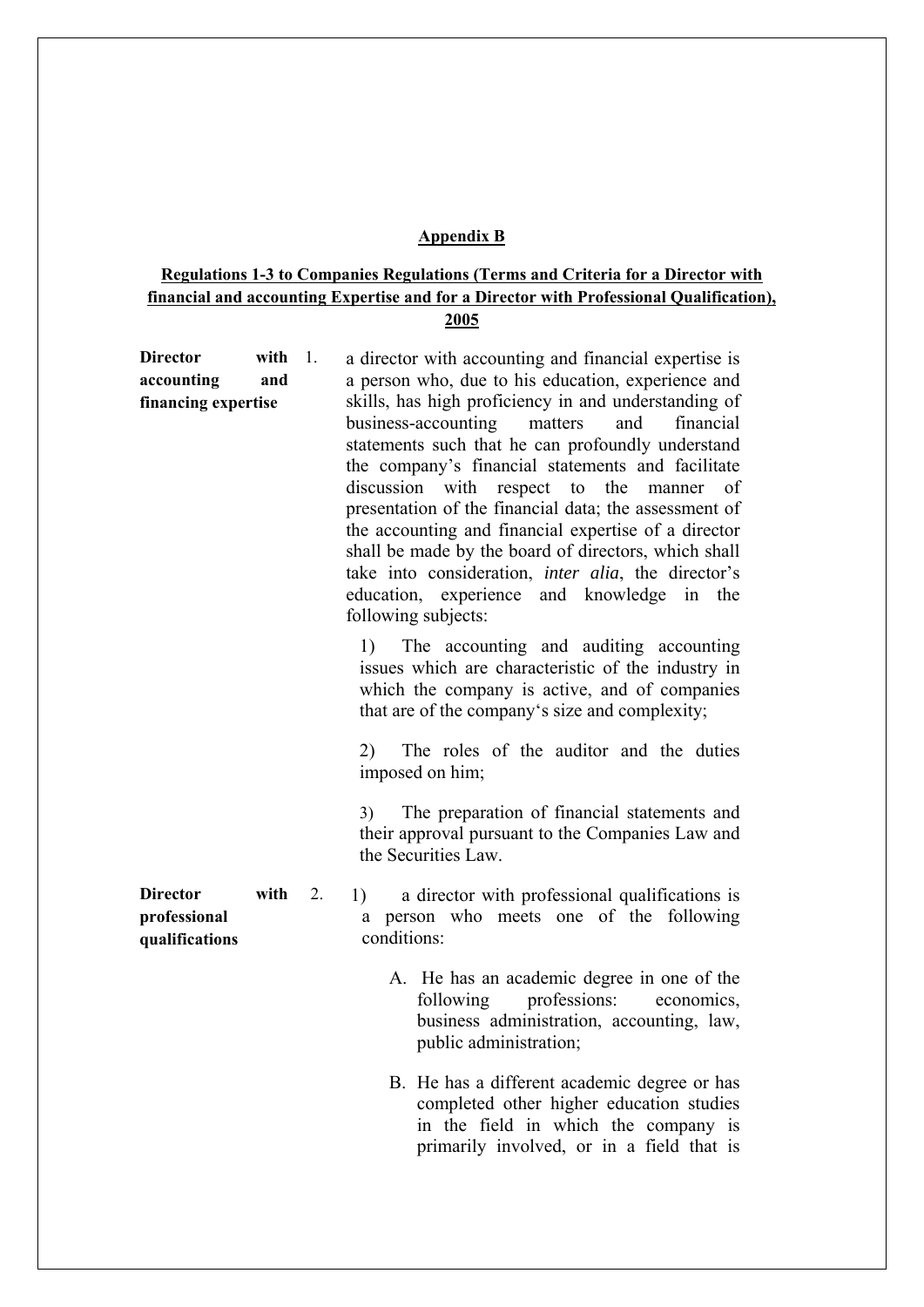relevant to the position;

C. He has at least five years of experience in any of the following, or cumulative experience of at least five years in two or more of the following:

a. In a senior position in the business management of a corporation whose business is of a significant scope;

b. In a senior public office or in a senior position in the public service;

c. In a senior position in the field in which the company is primarily involved.

2) The assessment of a candidate to serve as a director as stated under (1) above, shall be made by the board of directors.

**Declaration** 3. 1) In a declaration under section 241 to the law, the candidate will declare of its education and experience, if relevant, in order to examine whether the terms and criteria under these regulations apply, and further will enclose documents and certificates evidencing this declaration.

> 2) A director that the board of directors is required to estimate his financial and accounting expertise for compliance with the minimum number determined under Section 92A(12) to the law, will declare as specified under (1) above.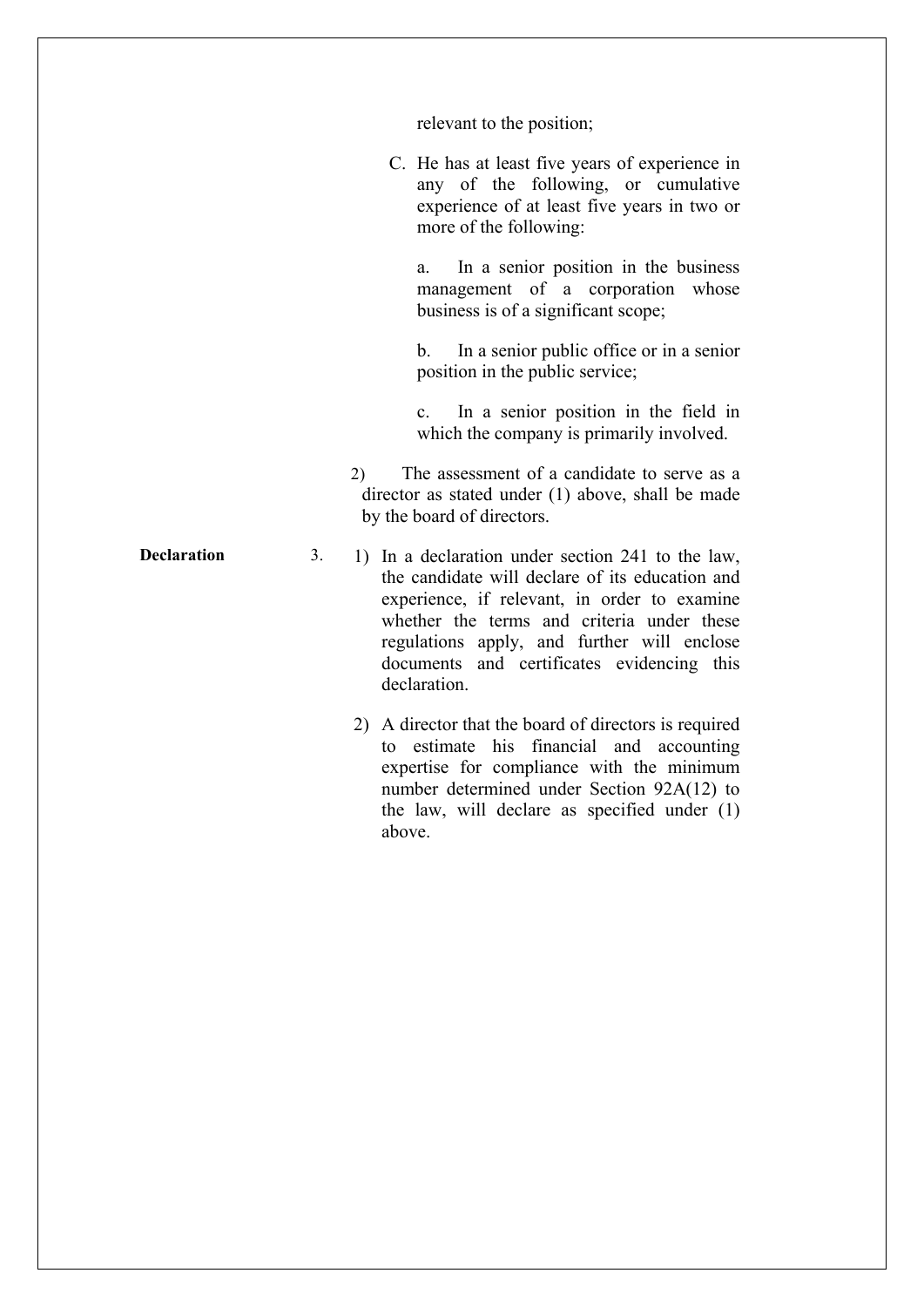# **Appendix C**

**Documents Evidencing Academic Degrees**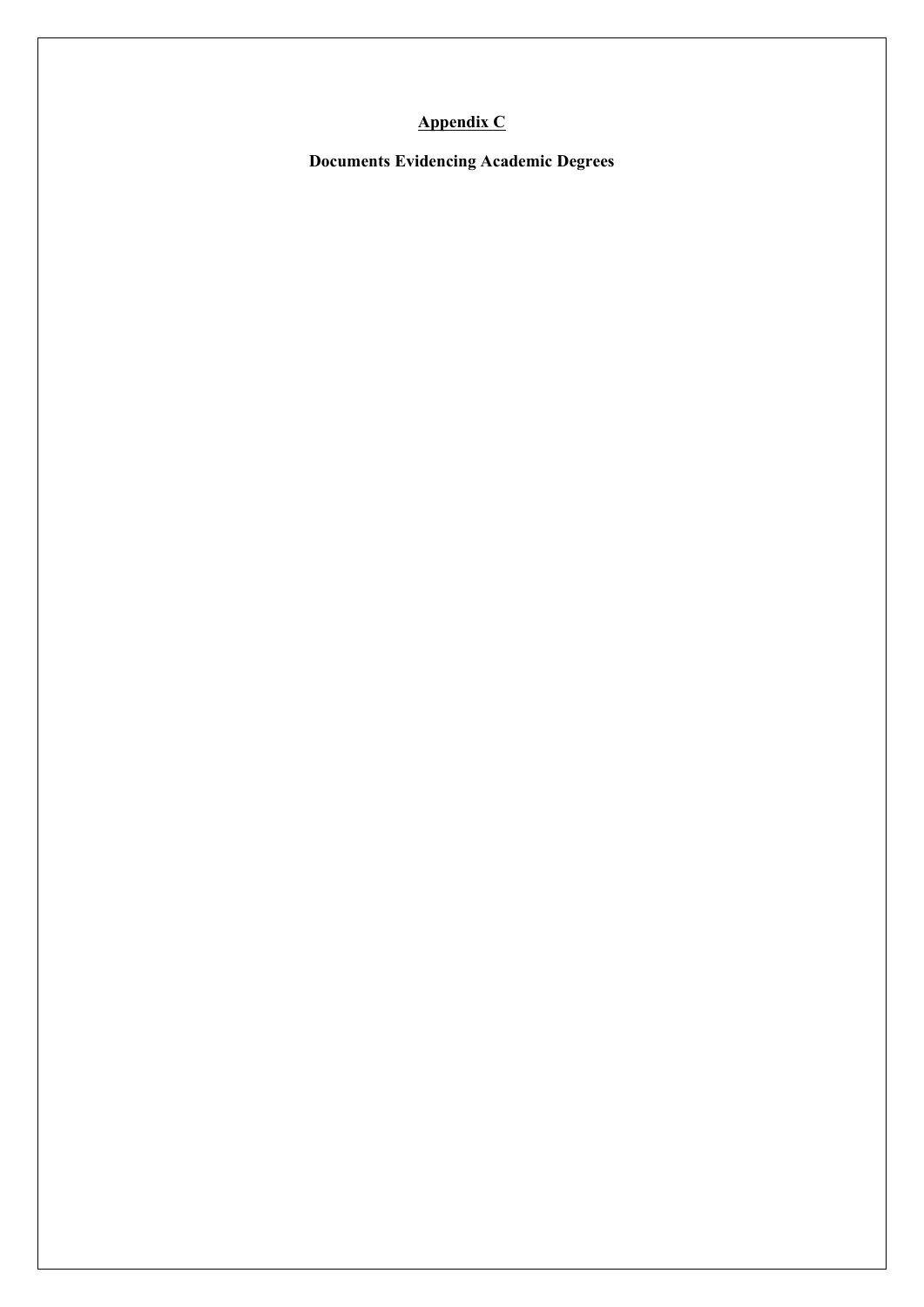# **Appendix D**

# **CV**

| <b>Education:</b>               | BA, Accounting and Finance, Tel Aviv University.        |  |  |  |  |
|---------------------------------|---------------------------------------------------------|--|--|--|--|
| Activities during the past 5    | Accountant; provide expert opinions on economic issues, |  |  |  |  |
| vears:                          | class actions, valuations and mediations; board member  |  |  |  |  |
|                                 | at companies; chairman (on a voluntary basis until June |  |  |  |  |
|                                 | 2016) of the audit committee of the Friends of Tel Aviv |  |  |  |  |
|                                 | University Society; President of "Lahav", the Israel    |  |  |  |  |
|                                 | Chamber of Independent Organizations and Businesses     |  |  |  |  |
|                                 | (on a voluntary basis until October 2015); chairman of  |  |  |  |  |
|                                 | Ilan – Israel Foundation for Handicapped Children (on a |  |  |  |  |
|                                 | voluntary basis); Honorary Consul of the Social         |  |  |  |  |
|                                 | Democratic Republic of Sri Lanka.                       |  |  |  |  |
|                                 |                                                         |  |  |  |  |
| Services on the boards of other | Electra Ltd. (external director), Goldbond Group Ltd.   |  |  |  |  |
| companies:                      | (external director) Israeli News Company Ltd., Yehuda   |  |  |  |  |
|                                 | Reshatot Ltd.                                           |  |  |  |  |
|                                 |                                                         |  |  |  |  |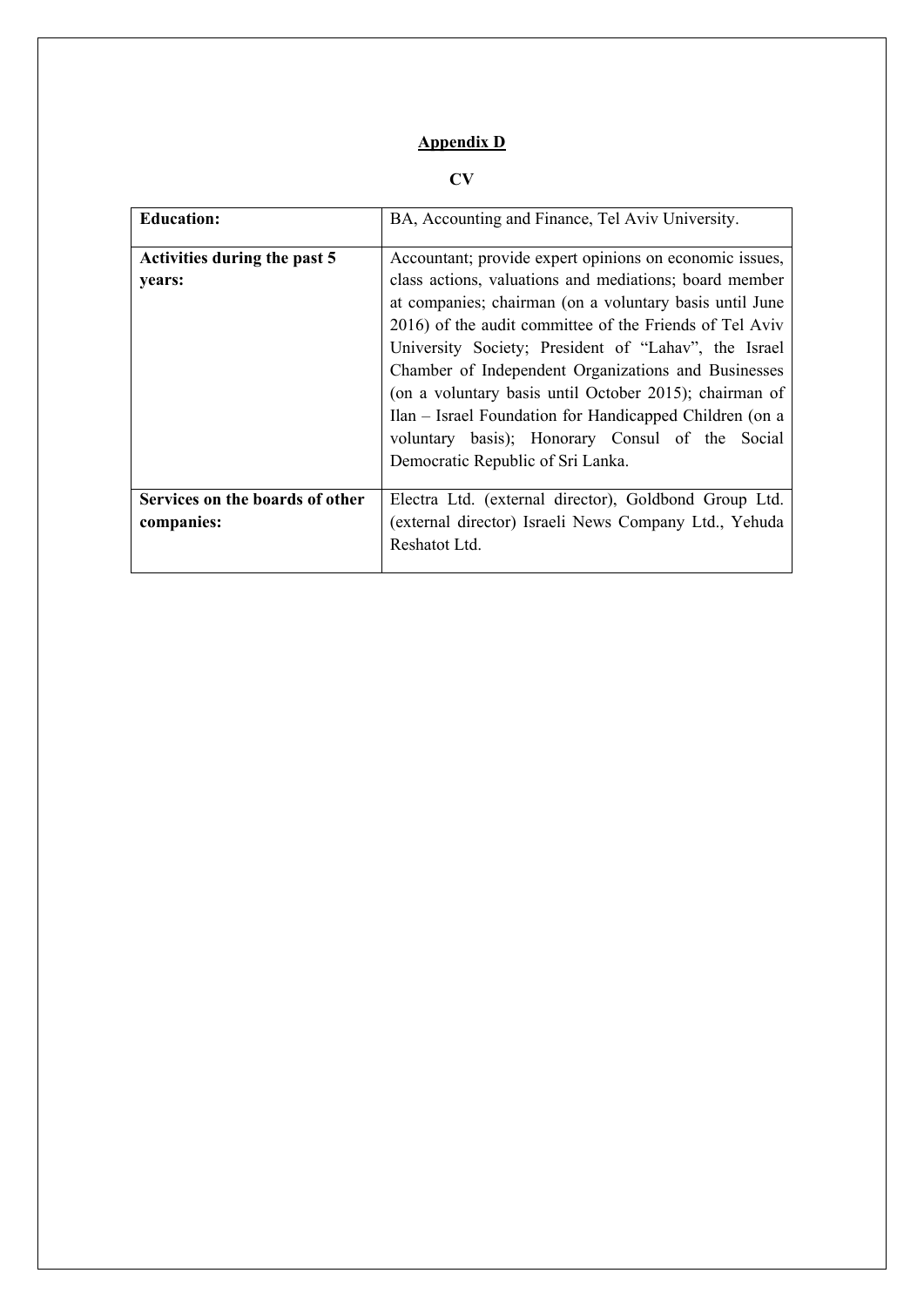# **Appendix E**

 **Documentation Evidencing Positions Held**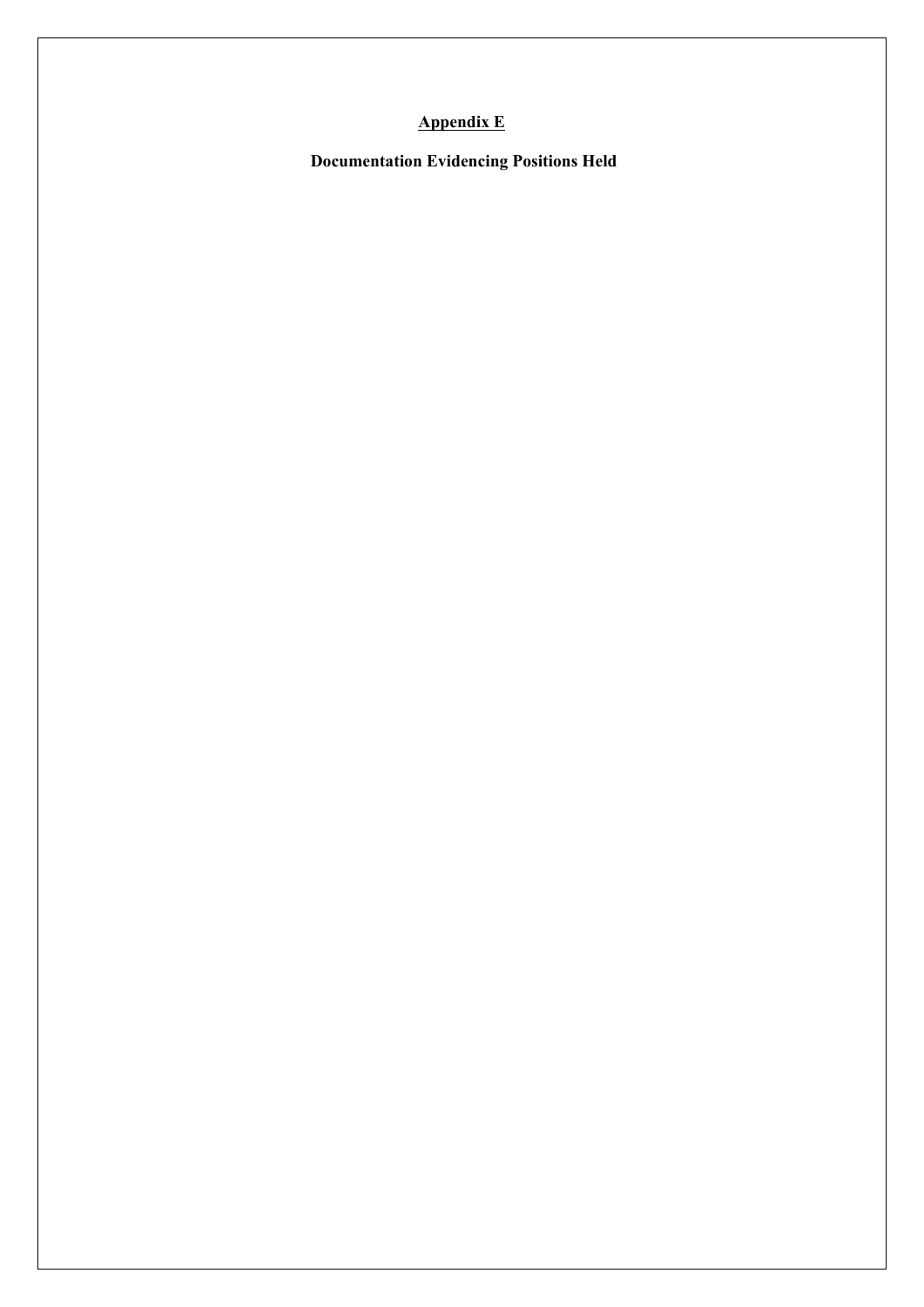#### **Appendix F**

#### **Regulations 4 and 5 to Companies Regulations (Matters that are not considered Affiliation) - 2006**

- **Affiliation to another corporation while it was under another person's control**  4. A person who had an affiliation to a corporation under the control of a controlling shareholder of a publicly traded company, only during the period in which the corporation's controlling shareholder was not the current controlling shareholder, shall not be deemed as having an affiliation during the two years preceding the date of appointment; in this Regulation – "a corporation under the control of a controlling shareholder" – excludes the publicly traded company or a corporation under its control.
	- **Negligible Relations**  5. Business or professional relations will not be considered an affiliation if all of the following were met:
		- (1) The relations are negligible, both from the candidate's and the company's perspective;
		- (2) The relations commenced prior to the date of appointment;
		- (3) The audit committee has approved, prior to the appointment and based on facts presented to it, that the condition in (1) above applies;
		- (4) The existence of the aforesaid business or professional relations and the approval of the audit committee, were brought before the general meeting prior to the approval of the appointment.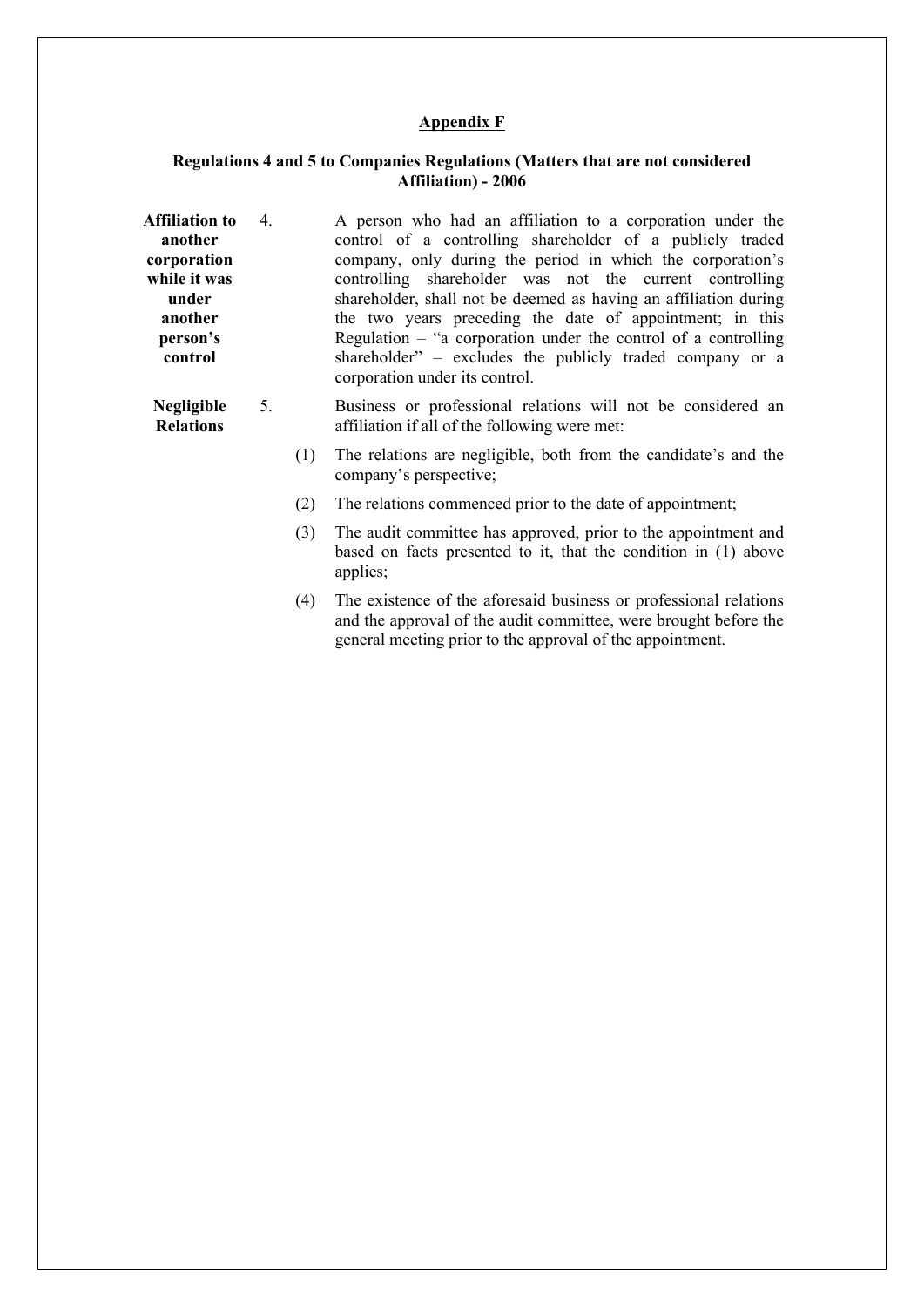#### **Elron Electronic Industries Ltd. (the "Company")**

#### **Ballot in accordance with the Israeli Companies Regulations (Voting in Writing and Position Statements), 5766-2005 (the "Regulations")**

- 1. **Name of Company**: Elron Electronic Industries Ltd.
- 2. **Type of General Meeting, Time and Location for the Convening thereof**: Special general meeting of the shareholders of the Company to be convened on March 8, 2018, at 15:00, in the Company's offices at 3 Azrieli Center, Triangular Tower, Floor 42, Tel Aviv.

#### 3. **Issue on the Agenda to be Voted on with this Ballot**:

Following is a concise summary of the issue on the agenda of the general meeting that may be voted on with this ballot. For further details with respect to the issue on the agenda, see the immediate report released by the Company on January 31, 2018 on the distribution website of the Israel Securities Authority (ISA) at www.magna.isa.gov.il and on the website of Tel Aviv Stock Exchange Ltd. at maya.tase.co.il, to which this ballot is attached (the "**Immediate Report**").

The following issue is on the agenda of the meeting:

The appointment of Mr. Ehud Rassabi as an external director of the Company for a term of office of additional three years, commencing on March 11, 2018.

With respect to the Mr. Ehud Rassabi's terms of office, the following shall apply:

In accordance with decisions taken by the Company in the past, it was determined that if the Company will no longer be a dual listed company, as such term is defined in the Israeli Companies Regulations (Reliefs for Companies Whose Shares are Registered for Trading on an Exchange Outside of Israel), 5760-2000 (the **"Reliefs Regulations for Dual Listed Companies**"), external directors will be entitled to remuneration and reimbursement of costs in the maximum amounts determined for the compensation payable to an external director in a dual listed company, as defined in the Reliefs Regulations for Dual Listed Companies, until the end of service of the Company's external directors, whose service was approved prior to the date on which the Company ceased being a dual-listed company.

In light of the foregoing, Mr. Ehud Rassabi's terms of service as an external director in the Company, shall, subject to his re-appointment approval, be as follows:

A. From the date his service commences and until the end of service of the Company's external directors whose service was approved prior to the date on which the Company ceased being a dual-listed company (expected to take place on October 1, 2020), Ehud Rassabi's terms of service will be unchanged, and he shall be entitled to remuneration and reimbursement of costs in the maximum amounts determined for the compensation payable to an external director in a dual listed company, as defined in the Reliefs Regulations for Dual Listed Companies, which consist of an annual fee of NIS115,400 and a per meeting fee of NIS3,470, in each case linked to the consumer price index of December 2007 (as of the date hereof, an annual fee of NIS133,232 and a per meeting fee of NIS 4,006).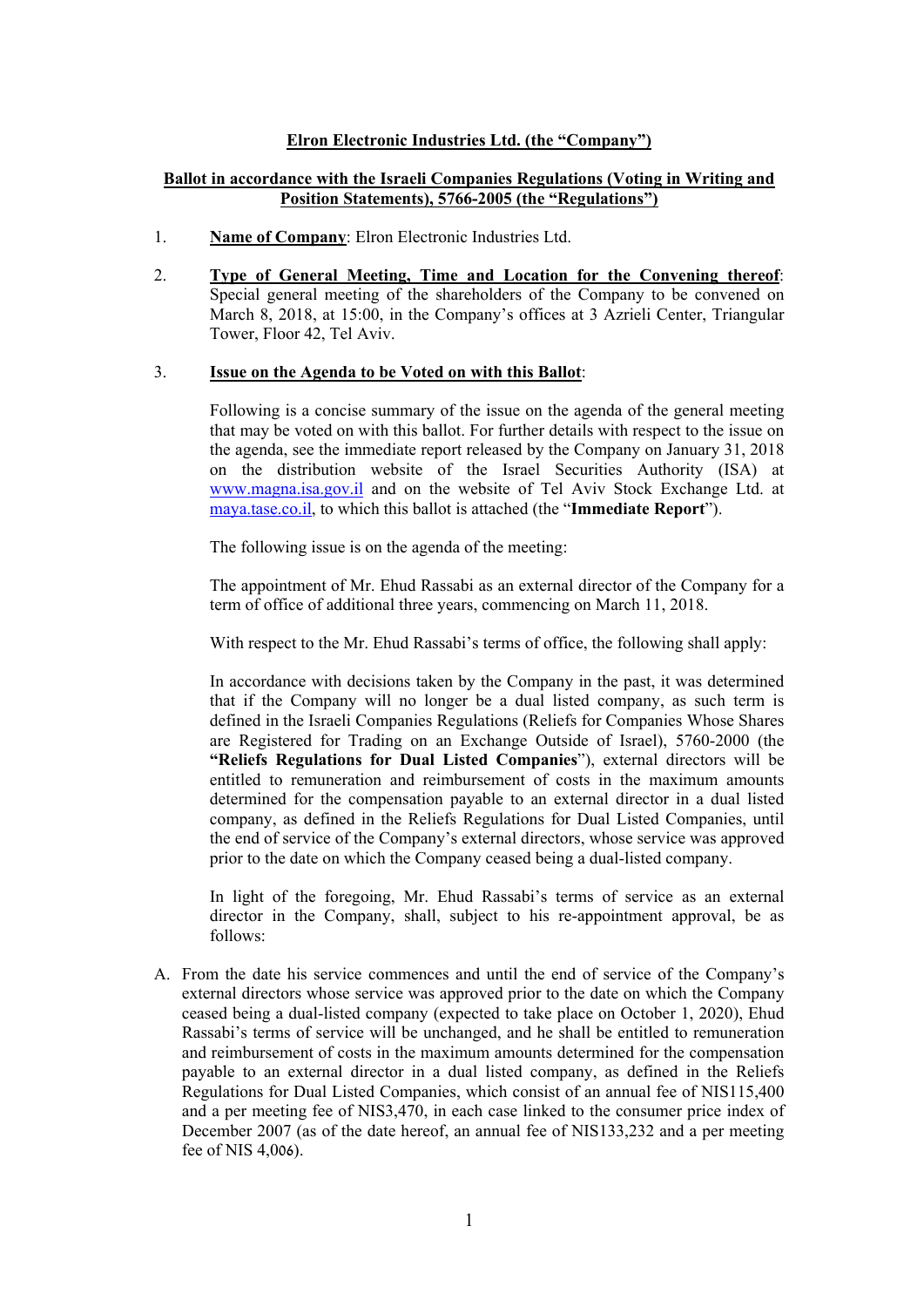B. Commencing from the date indicated in sub-section (A) above, Mr. Ehud Rassabi will be entitled to remuneration and reimbursement of costs in the maximum amounts determined under the Israeli Companies Regulations (Rules for Remuneration and Reimbursement of Costs to an External Director), 5760-2000 as they apply to the remuneration payable to an expert external director in a company with an equity capital in the Company's level (as of the date of this report, company in level D).

Mr. Ehud Rassabi's candidacy to serve an additional term as an external director is being proposed by the Company's board of directors. Mr. Ehud Rassabi has accounting and financial expertise, as such term is defined under the Israeli Companies Regulations (Conditions and Criteria for a Director with Accounting and Financial Expertise and a Director with Professional Qualifications), 5766-2005

Mr. Ehud Rassabi signed a declaration in accordance with Sections 224 (b) and 241 of the Companies Law, a copy of which is attached to this Report as Annex A.

The details regarding the candidate for additional term of office as an external director in the Company, as required under Regulation 26 to the Israeli Securities Regulations (Periodic and Immediate Reports), 5730-1970 (the "**Immediate Reports Regulations**"), are, to the Company's best knowledge, as follows:

| Name:                                                                                                                                                                               | Ehud Rassabi                                                                                                  |
|-------------------------------------------------------------------------------------------------------------------------------------------------------------------------------------|---------------------------------------------------------------------------------------------------------------|
| <b>Israel ID No.:</b>                                                                                                                                                               | 052017142                                                                                                     |
| Date of Birth:                                                                                                                                                                      | July 30, 1953                                                                                                 |
| <b>Address for Service:</b>                                                                                                                                                         | 5 Gunder Avraham Street, Ramat Hasharon 4722360 Israel                                                        |
| Citizenship:                                                                                                                                                                        | Israel                                                                                                        |
| <b>Member</b><br>of<br><b>Board</b><br><b>Committees:</b>                                                                                                                           | Chairman of each of the Audit Committee and the Compensation<br>Committee: member of the Investment Committee |
| candidate<br>the<br><b>Is</b><br>an<br><b>External Director?</b>                                                                                                                    | Yes                                                                                                           |
| Does he have Financial<br>and<br>Accounting,<br><b>Professional</b><br>qualifications or is he n<br>expert director?                                                                | Yes                                                                                                           |
| candidate<br><b>Is</b><br>the<br>an<br>of<br>employee<br>the<br>Company or any of its<br>subsidiaries or affiliates<br>or any entity with a<br>Personal Interest in the<br>Company? | No                                                                                                            |
| Commencement<br>of<br>Term:                                                                                                                                                         | March 11, 2012                                                                                                |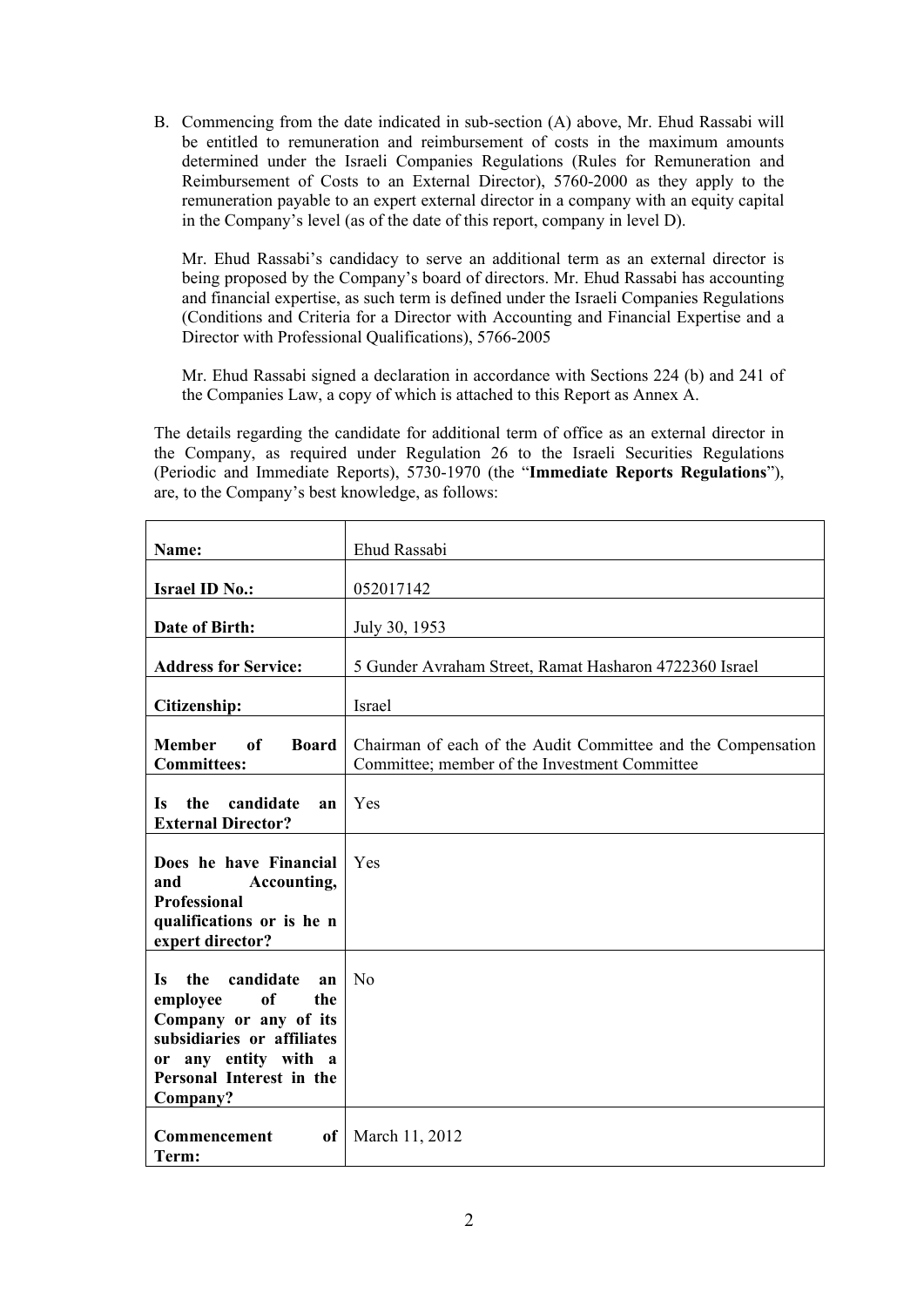| <b>Education:</b>                                                                                                                                                                                                                                                 | Bachelor of Arts degree in Accounting and Economics from Tel<br>Aviv University                                                                                                                                                                                                                                                                                                                                                                                                                                                                                  |
|-------------------------------------------------------------------------------------------------------------------------------------------------------------------------------------------------------------------------------------------------------------------|------------------------------------------------------------------------------------------------------------------------------------------------------------------------------------------------------------------------------------------------------------------------------------------------------------------------------------------------------------------------------------------------------------------------------------------------------------------------------------------------------------------------------------------------------------------|
| Activities for the past 5<br>years:                                                                                                                                                                                                                               | Accountant; provide expert opinions on economic issues, class<br>actions, valuations and mediations; board member at companies;<br>chairman (on a voluntary basis until June 2016) of the audit<br>committee of the Friends of Tel Aviv University Society; President<br>of "Lahav", the Israel Chamber of Independent Organizations and<br>Businesses (on a voluntary basis until October 2015); chairman of<br>Ilan – Israel Foundation for Handicapped Children (on a voluntary<br>basis); Honorary Consul of the Social Democratic Republic of Sri<br>Lanka. |
| Serves on the boards of<br>other companies:                                                                                                                                                                                                                       | Electra Ltd. (external director), Goldbond Group Ltd. (external<br>director) Israeli News Company Ltd., Yehuda Reshatot Ltd.                                                                                                                                                                                                                                                                                                                                                                                                                                     |
| Family member of an<br>entity with a Personal<br><b>Interest</b><br>in<br>the<br>Company:                                                                                                                                                                         | No                                                                                                                                                                                                                                                                                                                                                                                                                                                                                                                                                               |
| The Company considers<br>him<br>having<br>as<br>accounting and financial<br>expertise for the purpose<br>of complying with the<br>number<br>minimum<br>determined by the board<br>of directors according to<br>Section $92(A)(12)$ of the<br><b>Companies Law</b> | Yes                                                                                                                                                                                                                                                                                                                                                                                                                                                                                                                                                              |

It shall be noted that Mr. Yehuda Freidenberg, Mrs. Lee-Bath Nelson and Mr. Benjamin Gantz, who serve as external directors of the Company, continue to serve in the Company.

#### 4. **Location and Time at which the Proposed Resolution in Full shall be Available for Perusal**:

A copy of the Immediate Report, the declaration of the candidate for office as external director, and the proposed resolution on the agenda of the general meeting, are available for perusal at the Company's offices, after prior coordination with the Company's secretariat by telephone: +972-3-6075555, Sundays through Thursdays (with the exception of holiday eves and holidays) between the hours 09:00 and 16:00, until the date of convening of the meeting, and also on the ISA's distribution website at: https://www.magna.isa.gov.il and the website of Tel Aviv Stock Exchange Ltd. at http://maya.tase.co.il. In addition, the language of the English translation of this Immediate Report will also be available on the Company's website at: http://www.elron.com

#### 5. **Required Majority for Adoption of the Resolution on the Agenda**:

5.1. The majority required for adoption of the proposed resolution specified in Section 3 is a majority of the shareholders entitled to vote and voting, either in person or by proxy (including via ballot), provided that one of the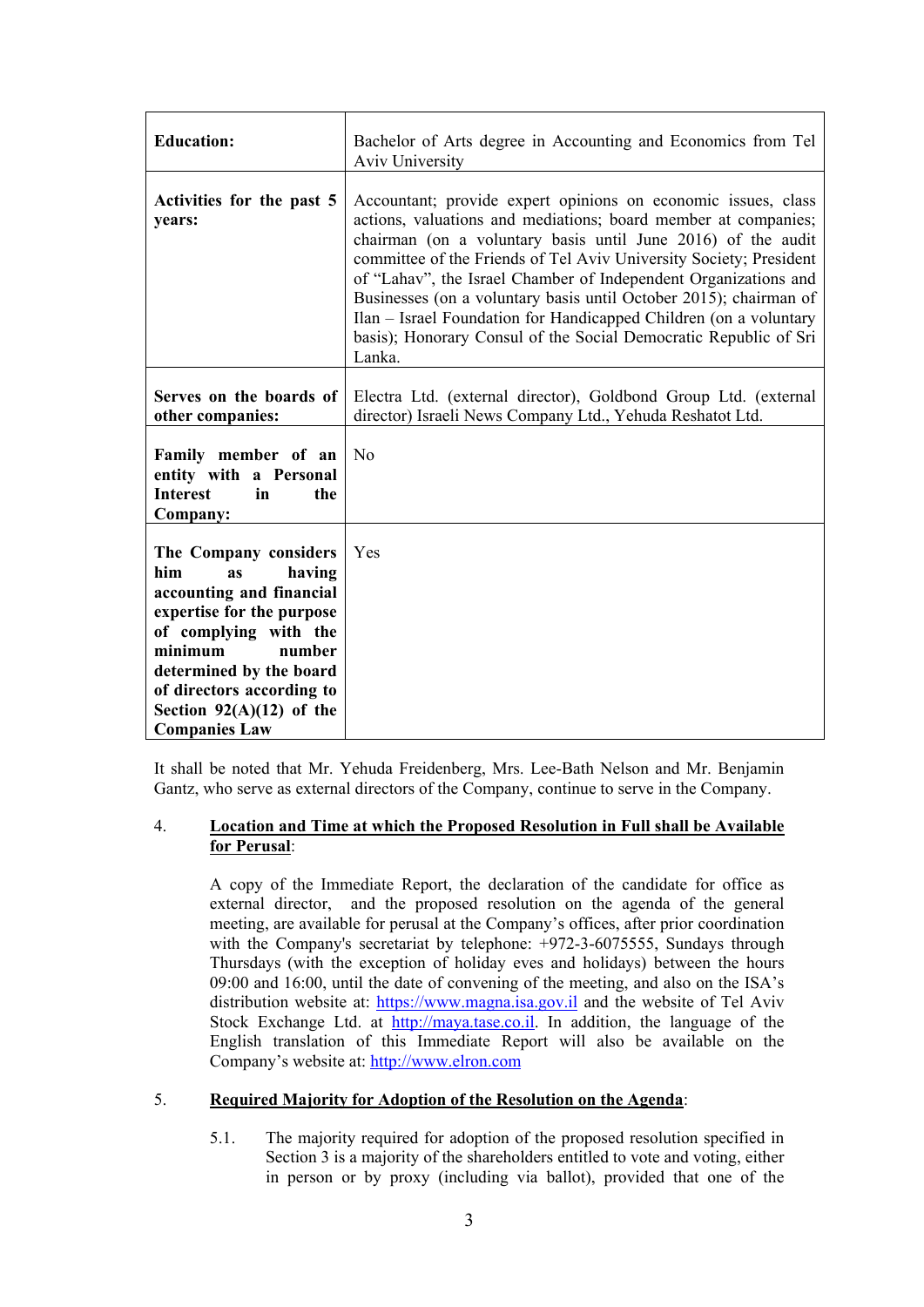following is met:

- (1) The count of the majority votes at the general meeting shall include a majority of all of the votes of shareholders who are neither controlling shareholders of the Company nor have a personal interest in the approval of the appointment, other than personal interest that does not result from relations with the controlling shareholder, who participate in the vote. The count of the total of votes of such shareholders shall exclude the abstaining votes;
- (2) The total of dissenting votes from among the shareholders specified in Subsection (1) above shall not exceed two percent of all of the voting rights in the Company.

#### 6. **Note on a Shareholder being a Controlling Shareholder of the Company or having a Personal Interest**

6.1. A shareholder participating in the vote regarding the proposed resolution specified in Section 3, whether in person or by proxy, will notify the Company before voting at the meeting, or  $-$  if the vote is via ballot  $-$  on the ballot by indicating on Part B of the ballot, in the space designated therefor, whether or not he is deemed a controlling shareholder of the Company and/or has a personal interest in the approval of the resolutions on the agenda of the meeting, and will describe the relevant connection.

The vote of a shareholder who fails to indicate the existence or absence of personal interest and/or his being a controlling shareholder of the Company (or indicates that he has personal interest but fails to specify the nature thereof), shall not be counted.

6.2. According to the Voting Regulations and according to the ISA Guideline of November 30, 2011 regarding disclosure of the voting manner of interested parties, senior officers and institutional bodies at general meetings (the "**Guideline"**), an interested party, a senior officer and an institutional investor (the "**Voters"**), as defined in the Regulations and in the Directive, voting at the general meeting on the proposed resolution specified in Section 3 on the agenda, will provide the Company, in the context of their vote, with the details required under Regulation 36D(d) of the Immediate Report Regulations and Section 2(b) of the Guideline, and if voting by proxy, the Voter or the proxy shall also provide the details with respect to the proxy. In addition, details will be given with respect to any relation between the Voter or the proxy (who has no personal interest) and the Company or any of the controlling shareholders, including employment relations, business relations etc., while specifying the nature thereof.

#### 7. **Legal Quorum and Adjourned Meeting**

A legal quorum shall be present if at least two shareholders holding, in total, more than 33.3% of the issued shares conferring voting rights in the Company attend the meeting, either in person or by proxy, within half an hour from the time appointed for the start of the meeting. If a legal quorum is not present at the general meeting within half an hour from the time appointed for the start of the meeting, the general meeting shall be adjourned to the same day the following week, at the same time and location. If no legal quorum is present at the adjourned meeting within half an hour from the time appointed for the start of the meeting, then one shareholder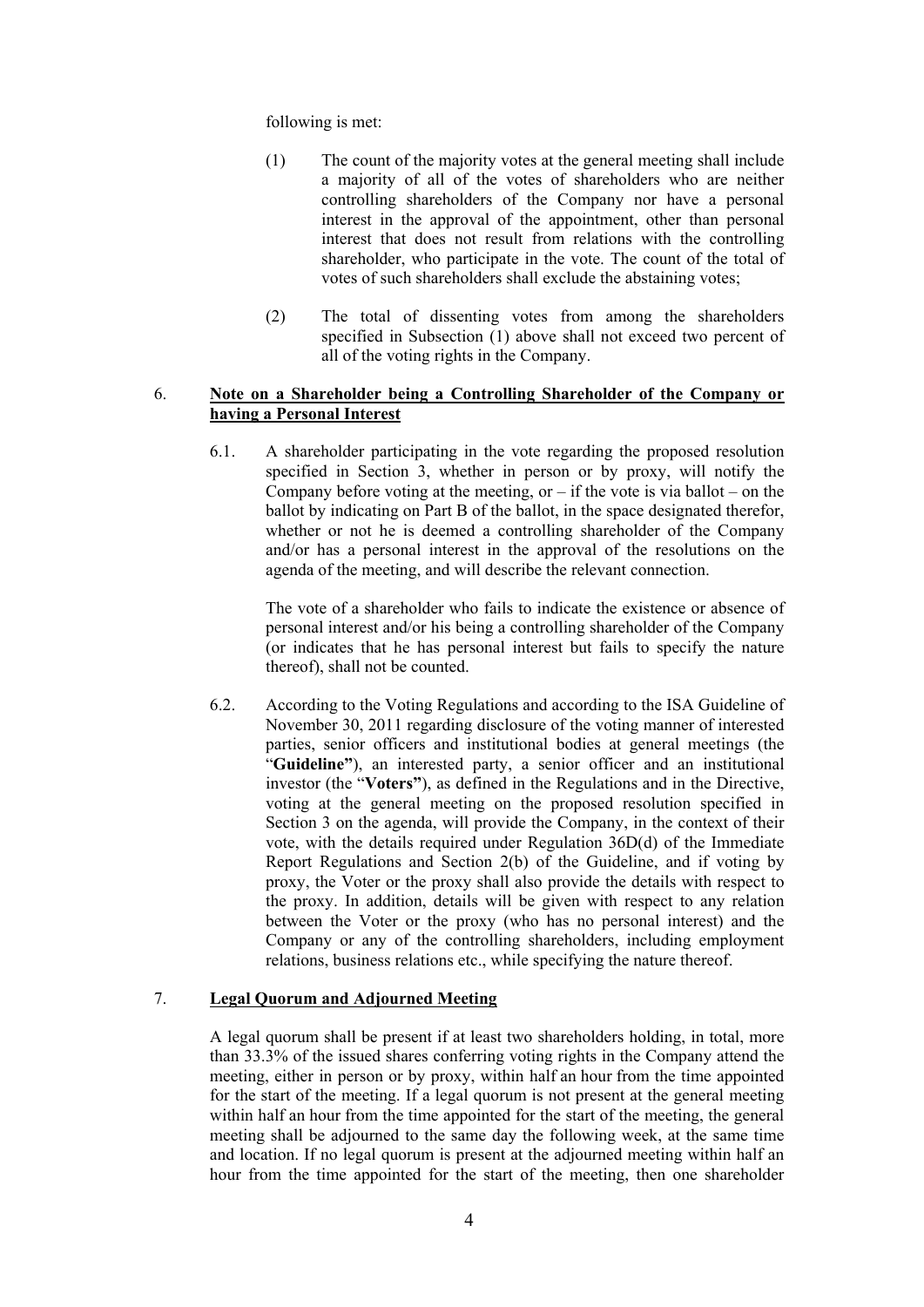holding at least 25% of the issued share capital of the Company, who is present in person or by proxy, shall constitute a legal quorum.

# 8. **Record Date**

The record date determining a shareholder's entitlement to participate in and vote at the meeting, pursuant to Section 182 of the Companies Law, is at the close of trading on the Tel Aviv Stock Exchange Ltd. on February 8, 2018 (the "**Record Date**"). In the event that no trade shall be carried out on the Record Date, the Record Date will be the last trading day that preceded such date.

## **Method of Voting and Validity of Ballot:**

- 8.1. A shareholder whose shares are registered with a TASE member (an "**Unregistered Shareholder**") is entitled to receive confirmation of ownership from the TASE member by which he holds his shares, at a branch of the TASE member or by postal delivery to his address for postage only, if he shall have so requested, provided that a request in this regard shall be made in advance for a specific securities account. An Unregistered Shareholder may instruct that confirmation of his ownership be transferred to the Company by means of the electronic voting system.
- 8.2. The (non-electronic) ballot of an Unregistered Shareholder will be delivered to the Company together with the ownership confirmation, such that the ballot will reach the Company's registered office **no later than four hours before the time at which the meeting is convened** (i.e. – no later than March 8, 2018 at 11:00am).
- 8.3. A shareholder who is registered in the shareholders register will deliver the ballot to the Company together with a photocopy of an identity card or a photocopy of his passport or a photocopy of the incorporation certificate, such that the ballot will reach the Company's registered office **no later than six hours before the time at which the general meeting is convened** (i.e. – by March 8, 2018 at 09:00am).

# 9. **Internet**:

- 9.1. An Unregistered Shareholder may vote on a resolution, which is on the agenda as specified above, by means of a ballot to be transmitted via the electronic voting system (the "**E-Ballot**").
- 9.2. The E-Ballot will be available for voting at the end of the Record Date. Voting by means of the electronic voting system will end **6 hours before the time of the meeting** (i**.e., on March 8, 2018 at 09:00am)** at which time the electronic voting system will be locked.

# 10. **Address for Delivery of Ballots and Position Statements**:

The Company's offices at 3 Azrieli Center, Triangular Tower, Floor 42, Tel Aviv, Israel.

#### 11. **Dates for Delivery of Position Statements and the Board of Directors Response**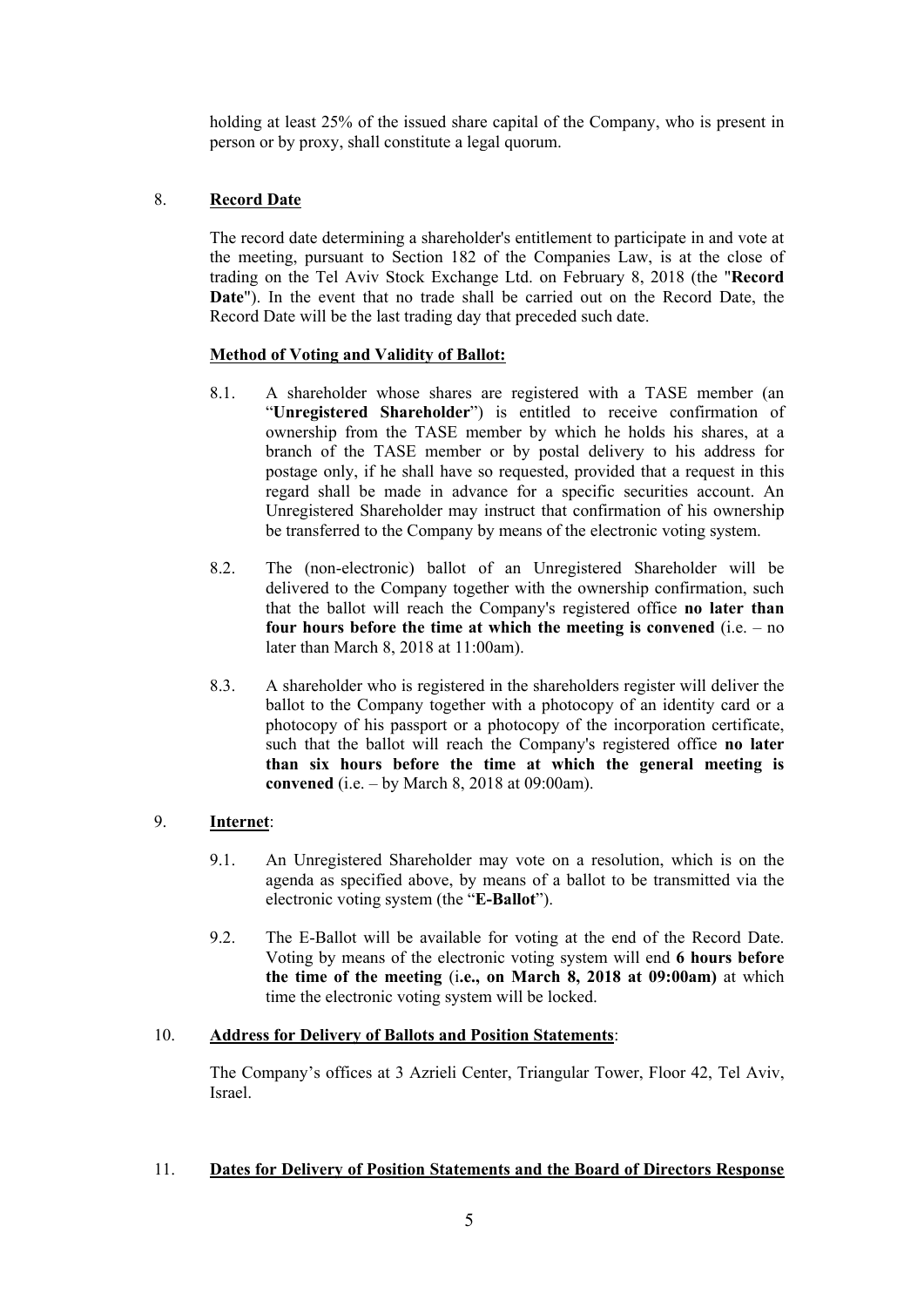#### **to Position Statements**:

- 11.1. The last date for the delivery of position statements to the Company is up to ten days before the date of the meeting.
- 11.2. The last date for the delivery of the board of directors' response to position statements, if and insofar as shareholders' position statements are submitted and the board of directors chooses to submit its response to such position statements, shall be no later than five days before the date of the meeting.

#### 12. **Address of the Distribution Website and the TASE Website on which the Ballots and Position Statements are Available**:

The addresses of the websites of the ISA and TASE, on which the forms of the ballot and positions statements are available, are as follows: the ISA's distribution<br>website: http://www.magna.jsa.gov.il and the website of TASE: website: http://www.magna.isa.gov.il and the website of TASE: http://maya.tase.co.il.

#### 13. **Receipt of Ballots and Position Statements**:

An Unregistered Shareholder is entitled to receive from the TASE Member by which he holds his shares, via email (to the address held by the TASE Member), free of charge, a link to the forms of the ballot and position statements on the distribution website, unless he shall have notified the TASE Member that he does not wish to receive such link or that he wishes to receive ballots by postal delivery for a charge. His notice in respect of ballots shall also be applicable to the receipt of position statements.

#### 14. **Inspection of Ballots**:

One or more shareholders holding on the Record Date shares at a rate that represents five percent (5%) or more of the total of all voting rights at the Company, and also the holder of such rate out of the total of all voting rights not held by a controlling shareholder of the Company, as defined in Section 268 of the Companies Law (the "**Controlling Shareholder**"), is entitled, in person or by a proxy on his behalf, after the convening of the general meeting, to inspect at the Company's office (the address of which is specified in Section 4 above), during normal business hours, the ballots as specified in Regulation 10(a) of the Regulations .

- 14.1. The number of shares representing 5% of the total of all voting rights at the Company is 1,487,188 ordinary shares of the Company
- 14.2. The number of shares representing 5% of the total of all voting rights at the Company not held by the Controlling Shareholder, including through institutional bodies controlled thereby, is 738,871 ordinary shares of the Company

#### 15. **Changes in the Agenda of the Meeting**

Subsequently to the release of the ballot, there may possibly be changes in the agenda, including the addition of an issue to the agenda, position statements may be released, and the up-to-date agenda and the released position statements will be available for perusal in the Company's reports on the distribution website, the address of which was specified in Section 13 above.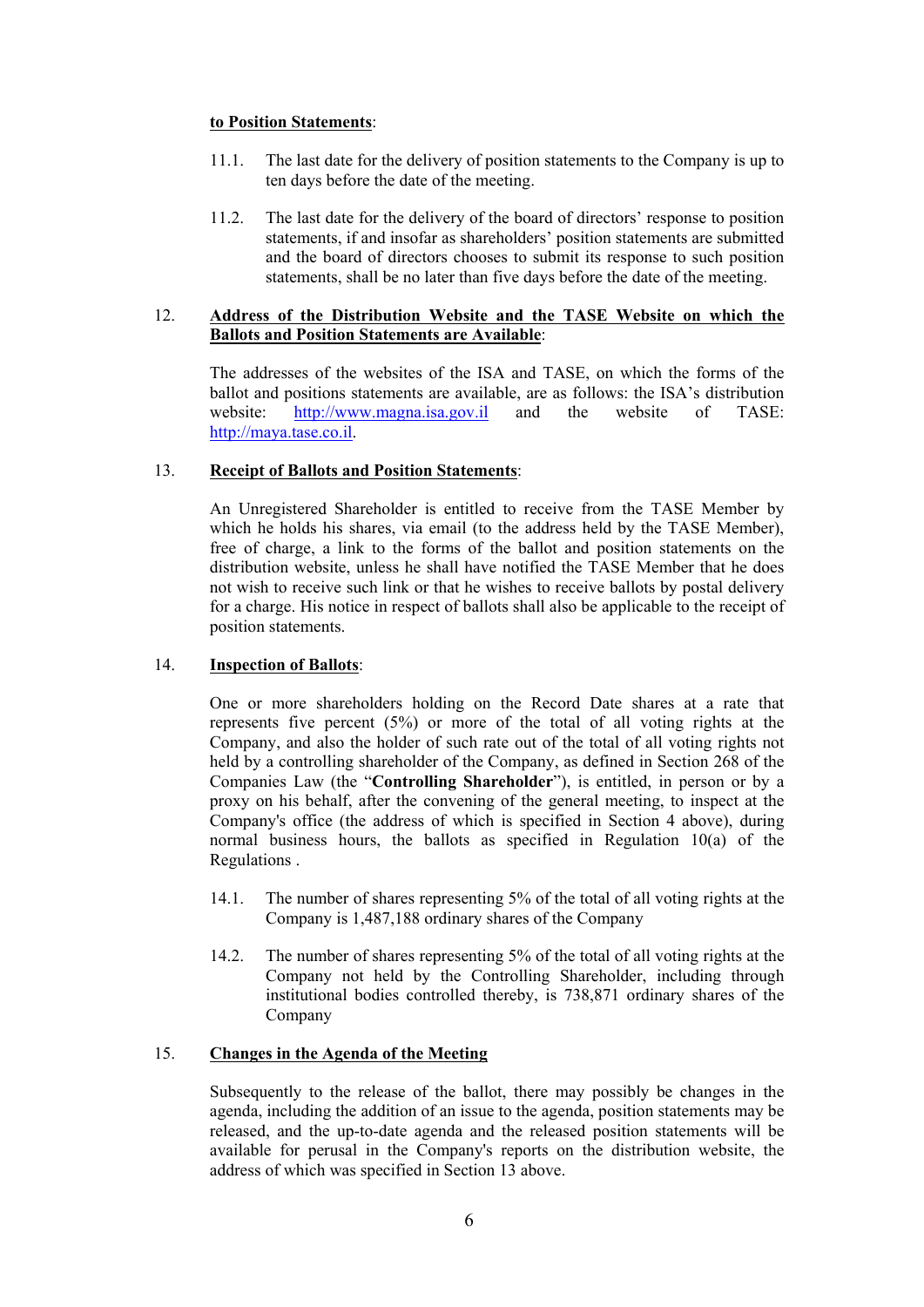## 16. **Last Date for Delivery of an Amended Ballot**

If the addition of an issue to the agenda is requested and the Company releases an updated ballot (which includes such additional issue/s), the Company shall then release such updated ballot on the date of release of the updated agenda of the meeting, which shall be in accordance with the timetables prescribed by Regulation 5B of the Israeli Companies Regulations (Notice and Announcement of General Meetings and Class Meetings in Public Companies and the Addition of Issue to the Agenda), 5760-2000.

## **A shareholder shall indicate his vote in respect of the issues on the agenda on the second part of the Ballot**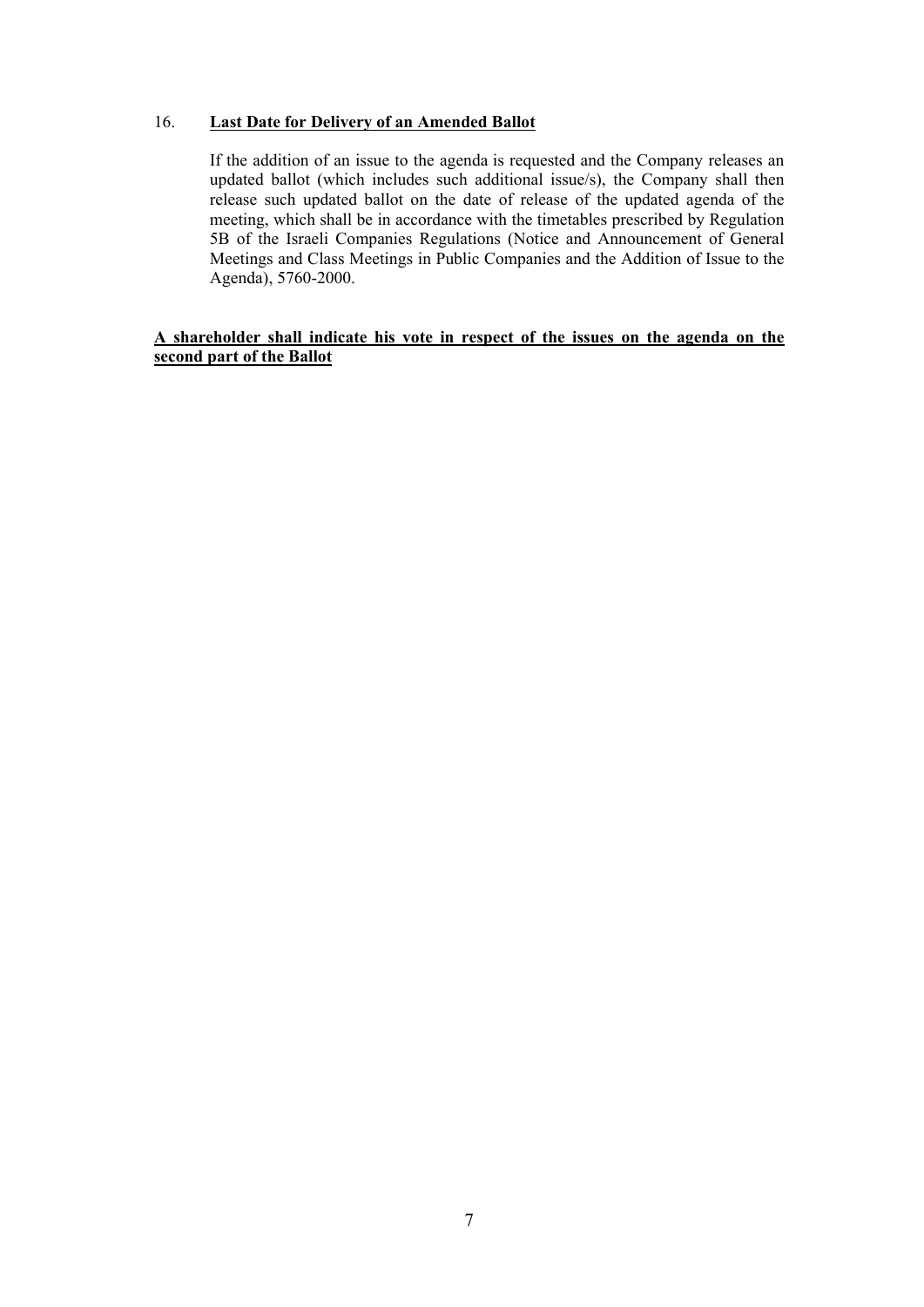## **Ballot – Second Part**

**Name of Company:** Elron Electronic Industries Ltd., Public Company 520028036.

**Address of Company (for depositing and sending Ballots)**: 3 Azrieli Center, Triangular Tower, Floor 42, Tel Aviv, Israel.

**Time of meeting**: March 8, 2018, at 15:00.

**Type of meeting:** Special general meeting.

**Record date determining a shareholder's entitlement to vote at the general meeting**: The close of trading on the Tel Aviv Stock Exchange Ltd. on February 8, 2018 (the "**Record Date**"). If no trade is carried out on the Record Date, the Record Date shall be the last trading day preceding such date

#### **Details of the Shareholder**

| Name of the shareholder:                                    |  |
|-------------------------------------------------------------|--|
| Identification number:                                      |  |
| If the shareholder does not have an Israeli identity card – |  |
| Passport number:                                            |  |
| The country in which it was issued:                         |  |
| Valid until:                                                |  |
| If the shareholder is a corporation $-$                     |  |
| Corporation number:                                         |  |
| Country of incorporation:                                   |  |
|                                                             |  |

#### **If the shareholder is a Voter as specified in Section 6 of the first part of the Ballot above –**

Specify any relation between the Voter (who does not have a personal interest) or his proxy and the Company or any of the controlling shareholders or a senior officer of the Company, including employment relations, business relations, etc., and specify their nature: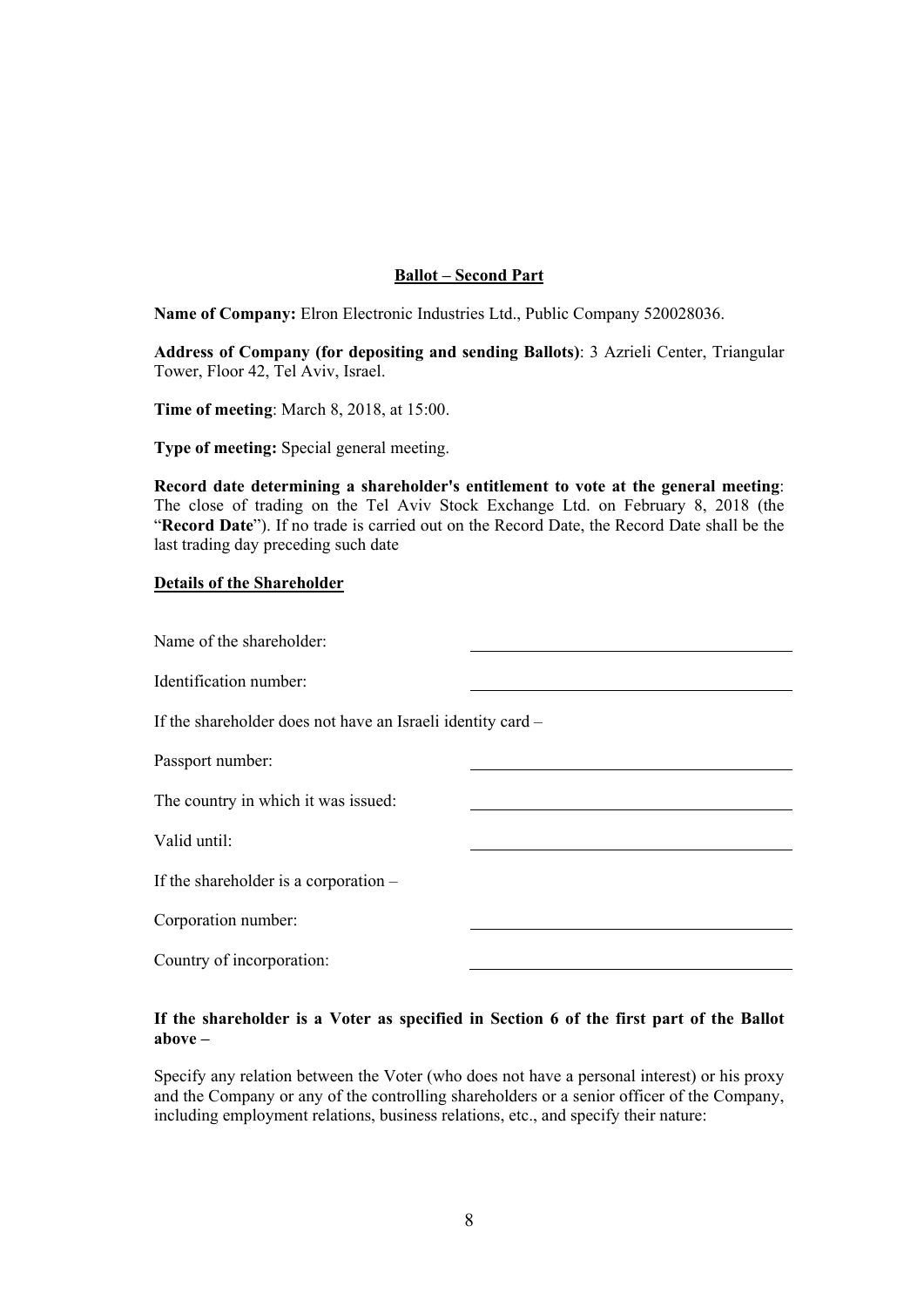#### **Vote**:

 $\overline{a}$ 

| <b>Issues on the Agenda</b>                                                                                                                                                                                      | $\mathbf{V}$ ote $^{\text{\tiny{I}}}$ |            | For<br>the<br>you<br>party, a holder<br>approval | purpose<br>appointment of an outside<br>director (Section 239(b) of<br>the Companies Law) - Are<br>controlling<br>$\mathbf{a}$<br>shareholder, an interested<br>personal interest in<br>of<br>appointment, senior officer<br>or institutional investor <sup>2</sup> | of<br>of a<br>the<br>the |
|------------------------------------------------------------------------------------------------------------------------------------------------------------------------------------------------------------------|---------------------------------------|------------|--------------------------------------------------|---------------------------------------------------------------------------------------------------------------------------------------------------------------------------------------------------------------------------------------------------------------------|--------------------------|
|                                                                                                                                                                                                                  | For                                   | Abstaining | <b>Against</b>                                   | Yes*                                                                                                                                                                                                                                                                | N <sub>0</sub>           |
| Appointment of<br>Mr. Ehud Rassabi as an<br>external director of the<br>Company for a term of<br>office of additional three<br>years commencing from<br>March 11, 2018, as<br>specified in Section 3.1<br>above. |                                       |            |                                                  |                                                                                                                                                                                                                                                                     |                          |

**Are you an interested party, senior officer or institutional investor? Yes \_\_ No \_\_** 

**\* If you have indicated that you are deemed an interested party, senior officer of the**  Company<sup>3</sup> or institutional investor<sup>4</sup>, please specify:

**\* If you have indicated that you are deemed a controlling shareholder or holder of a personal interest in the resolution, please specify:** 

<sup>&</sup>lt;sup>1</sup> No indication shall be deemed as abstention from voting on that issue.<br><sup>2</sup> The vote of a shareholder who fails to fill in this column or indicates.<sup>"</sup>

<sup>&</sup>lt;sup>2</sup> The vote of a shareholder who fails to fill-in this column or indicates "yes" and fails to specify shall not be counted. It is not required to specify a personal interest in the approval of the appointment which does not result from relations with the Controlling Shareholder.

<sup>&</sup>lt;sup>3</sup> According to the definition of the term "Senior Officer" in Section 37(d) of the Securities Law.<br><sup>4</sup> According to the definition of the term "Institutional Investor" in Regulation 1 of the Is

<sup>&</sup>lt;sup>4</sup> According to the definition of the term "Institutional Investor" in Regulation 1 of the Israeli Companies Regulations (Voting in Writing and Position Statements), 5766-2005.